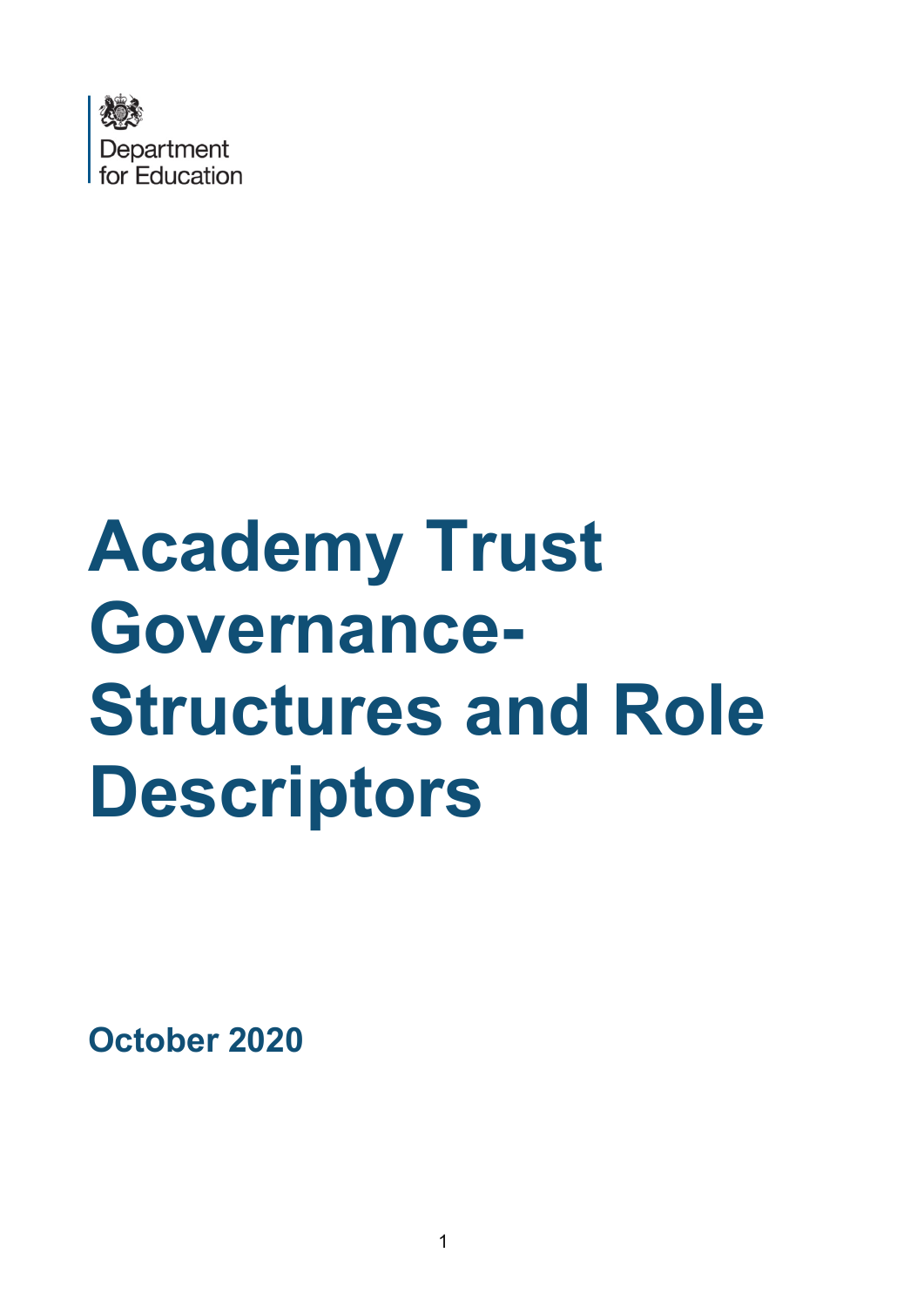# **Contents**

| Summary                                                                 | 4              |
|-------------------------------------------------------------------------|----------------|
| <b>Review date</b>                                                      | 4              |
| Who is this publication for?                                            | 4              |
| Terminology                                                             | 5              |
| Terminology specific to academies with a religious character            | 5              |
| Map of Common Governance Structures in an Academy Trust                 | 6              |
| Department for Education (DfE) and its agencies                         | $\overline{7}$ |
| <b>Members</b>                                                          | $\overline{7}$ |
| <b>Trust Board</b>                                                      | $\overline{7}$ |
| Local Governing Body (LGB)                                              | $\overline{7}$ |
| <b>Executive Leaders</b>                                                | $\overline{7}$ |
| <b>Audit and Risk Committee</b>                                         | $\overline{7}$ |
| <b>Finance Committee</b>                                                | 8              |
| <b>Other Committees/Panels</b>                                          | 8              |
| Academy trust role descriptor: Members                                  | 9              |
| Role                                                                    | 9              |
| The powers of Members                                                   | 10             |
| <b>Structure</b>                                                        | 11             |
| Independence from the trust board                                       | 11             |
| Academy trust role descriptor: Academy Trustees and the trust board     | 12             |
| Role                                                                    | 12             |
| Decision making                                                         | 13             |
| <b>Structure</b>                                                        | 14             |
| <b>Additional Roles</b>                                                 | 15             |
| Register of business interests                                          | 15             |
| Academy trust role descriptor: Chair and Vice-Chair of Academy Trustees | 16             |
| Role                                                                    | 16             |
| <b>Structure</b>                                                        | 17             |
| Academy trust role descriptor: Clerk – the governance professional      | 18             |
| Appointment                                                             | 18             |
| Role                                                                    | 18             |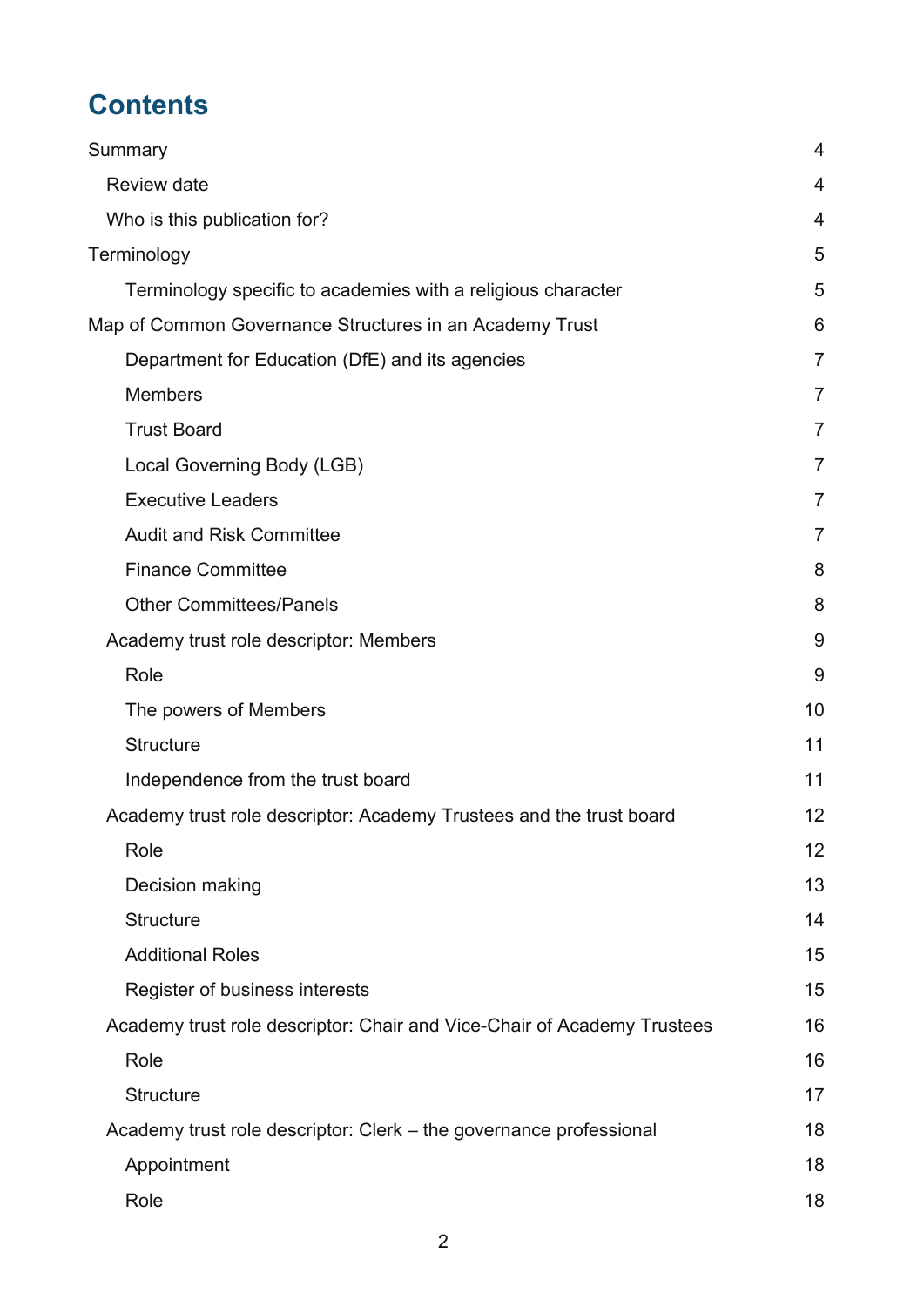| Performance and restrictions                                                                                    | 18 |
|-----------------------------------------------------------------------------------------------------------------|----|
| Academy trust role descriptor: CEO, Principal, and other Employees serving as<br><b>Academy Trustees</b>        | 19 |
| <b>Structure</b>                                                                                                | 19 |
| Role of the Executive Leader as an employee                                                                     | 20 |
| Academy trust role descriptor: Committees including Local Governing Bodies and<br><b>Parent Local Governors</b> | 21 |
| <b>Structure</b>                                                                                                | 21 |
| Local Governing Bodies (LGBs)                                                                                   | 21 |
| DfE and agencies: role descriptors                                                                              | 23 |
| DfE role descriptor: Regional Schools Commissioners                                                             | 23 |
| <b>Structure</b>                                                                                                | 23 |
| Core functions                                                                                                  | 23 |
| School and academy performance                                                                                  | 23 |
| DfE agencies role descriptor: Education and Skills Funding Agency (ESFA)                                        | 25 |
| Role                                                                                                            | 25 |
| Core functions                                                                                                  | 25 |
| Intervention                                                                                                    | 25 |
| <b>Further Information</b>                                                                                      | 27 |
| Annex A- Map of Common Governance Structures for Academies with a Religious<br>Character                        | 29 |
| Department for Education (DfE) and its agencies                                                                 | 30 |
| <b>Members</b>                                                                                                  | 30 |
| Dioceses/Religious Body                                                                                         | 30 |
| <b>Trust Board</b>                                                                                              | 30 |
| Local Governing Body (LGB)                                                                                      | 30 |
| <b>Executive Leaders</b>                                                                                        | 30 |
| <b>Audit and Risk Committee</b>                                                                                 | 31 |
| <b>Finance Committee</b>                                                                                        | 31 |
| <b>Other Committees/Panels</b>                                                                                  | 31 |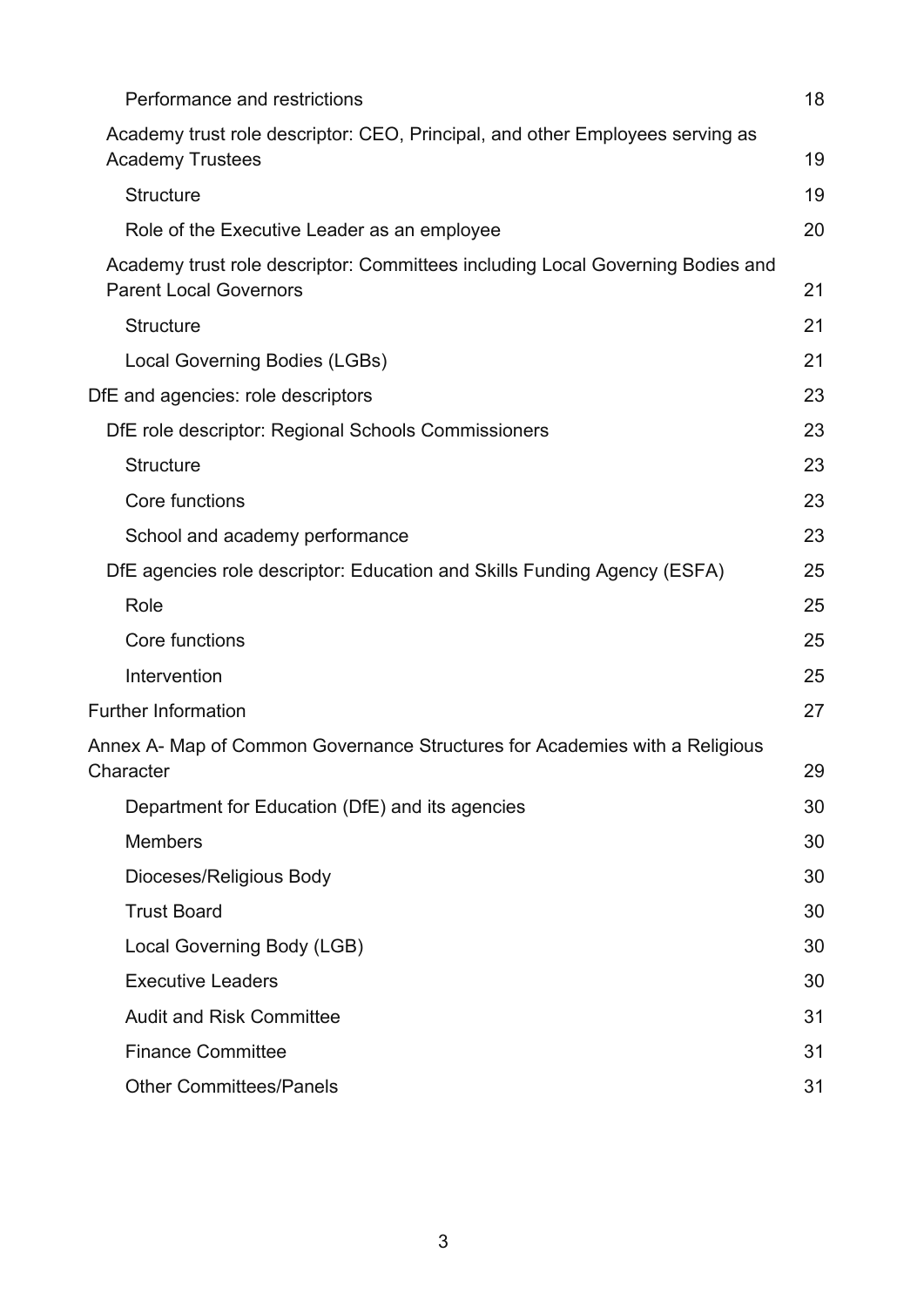# <span id="page-3-0"></span>**Summary**

This document is designed to provide high-level information about the roles and responsibilities each structure and person holds in academy trust governance. The map and descriptors contained in this document serve as an introduction to, and clarification of the roles in the governance system.

We would advise that you use this document as part of an introduction to academy trust governance. To assist you, we have included [further detailed information](#page-26-0) via the links at the end of this document.

## <span id="page-3-1"></span>**Review date**

This guidance will be reviewed before October 2021.

# <span id="page-3-2"></span>**Who is this publication for?**

This guidance is for:

- Academy Trustees
- Chairs of Academy trust boards and committees
- Local Governing Bodies
- Members of academy trusts
- Clerks/Governance Professionals
- Executive and School/Academy Leaders
- School Staff
- Local Authorities
- Those who have a role in the governance of an academy trust e.g. the foundations, dioceses and other relevant religious bodies
- Organisations who support trust boards, for example training providers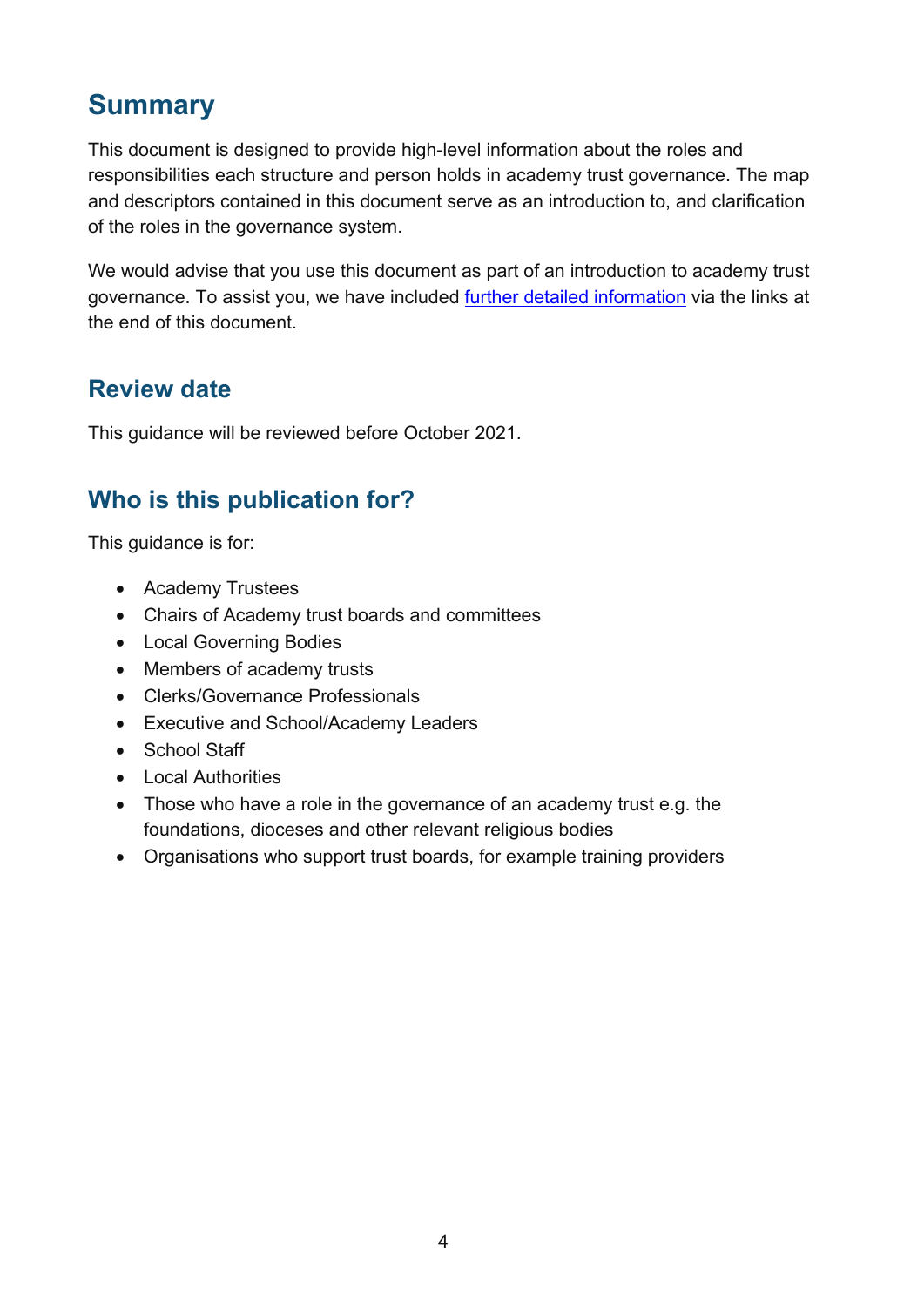# <span id="page-4-0"></span>**Terminology**

Throughout this document:

- The *board/trust board* should be taken to mean the accountable body for the academies which is the board of Academy Trustees.
- The *organisation* means the academy or group of academies being governed;
- *Executive Leaders* should be taken to mean those held to account by the board for the performance of the organisation. This may be the CEO, executive Headteacher, Headteacher or principal, as well as other senior employees/staff, depending on the structure of the organisation;
- *Academy Trustees* means those who sit on the trust board (who in some academy trusts, most commonly academies with a religious character, are referred to as directors or company directors);
- *Member(s)* refers to those who are the founder members and/or subsequent members of the academy trust
- *Local Governing Body* (LGB) means a committee of a trust board with multiple academies that is established as such under the academy trust's articles of association.

#### <span id="page-4-1"></span>**Terminology specific to academies with a religious character**

Throughout this document we will use the terminology outlined above. However, academies with a religious character use some additional and alternative terminology as outlined below.

#### **Academy Trustee (as Charity Trustees)**

In an academy trust with a religious character Academy Trustees are referred to as 'directors' or 'company directors'.

All Academy Trustees (in an academy trusts without a religious character) and 'directors' (in academy trusts with a religious character) are both charity trustees and company directors.

#### **Trustees**

In church academies, the term 'trustees' is reserved for those on the board of the separate trust that owns the land. For academy trusts with a religious character the trustees are the:

- Church of England
- Catholic Church
- other religious body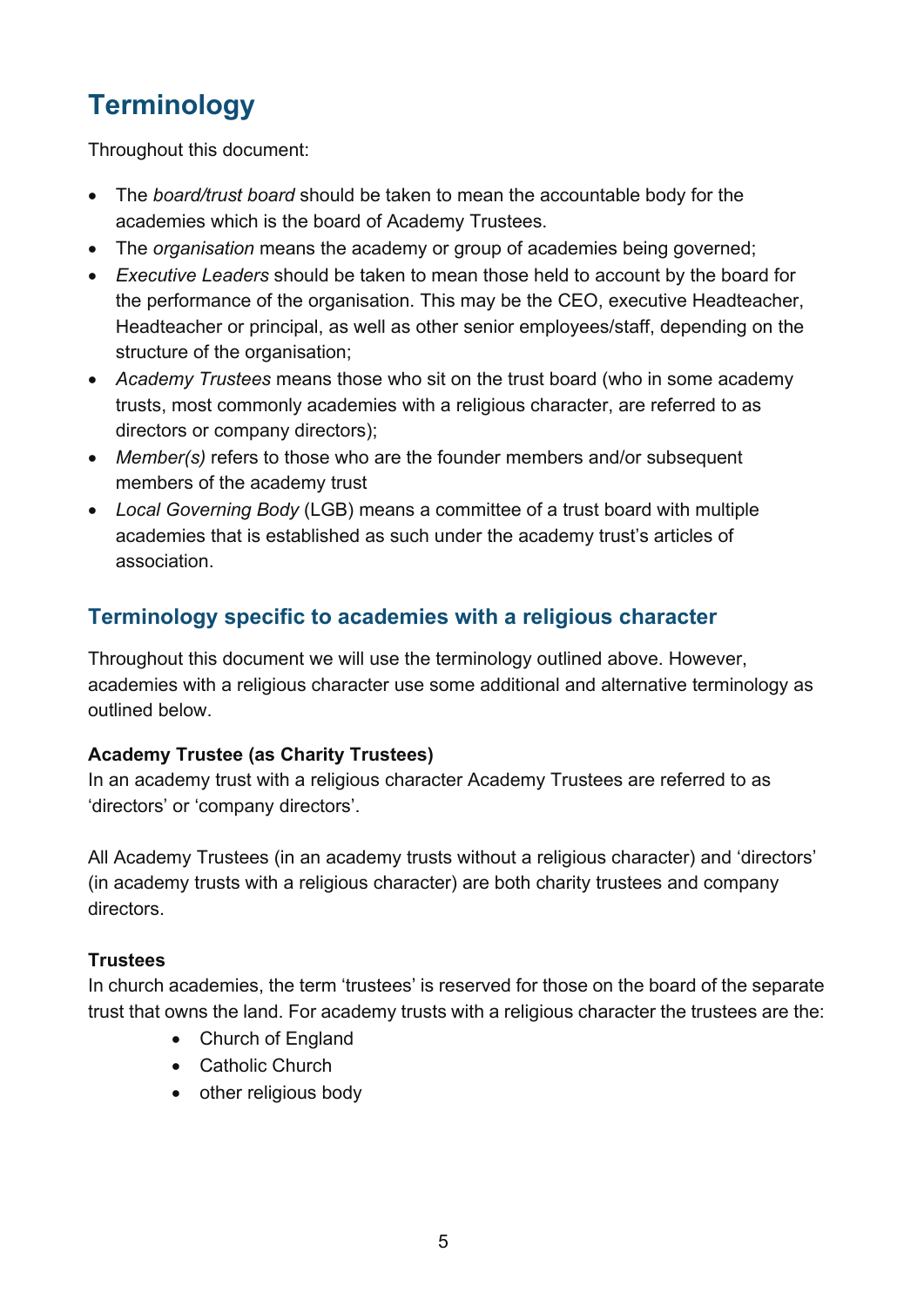# <span id="page-5-0"></span>**Map of Common Governance Structures in an Academy Trust**

The map below illustrates the common governance structures that each academy trust must have and additional structures we recommend academy trusts include. Academy trusts continue to have the freedom to design their structure and scheme of delegation to best ensure they have robust and effective governance. Academy trusts with a religious character use alternative terminology and have slightly different structures - a map reflecting this can be found at [Annex A.](#page-28-0)



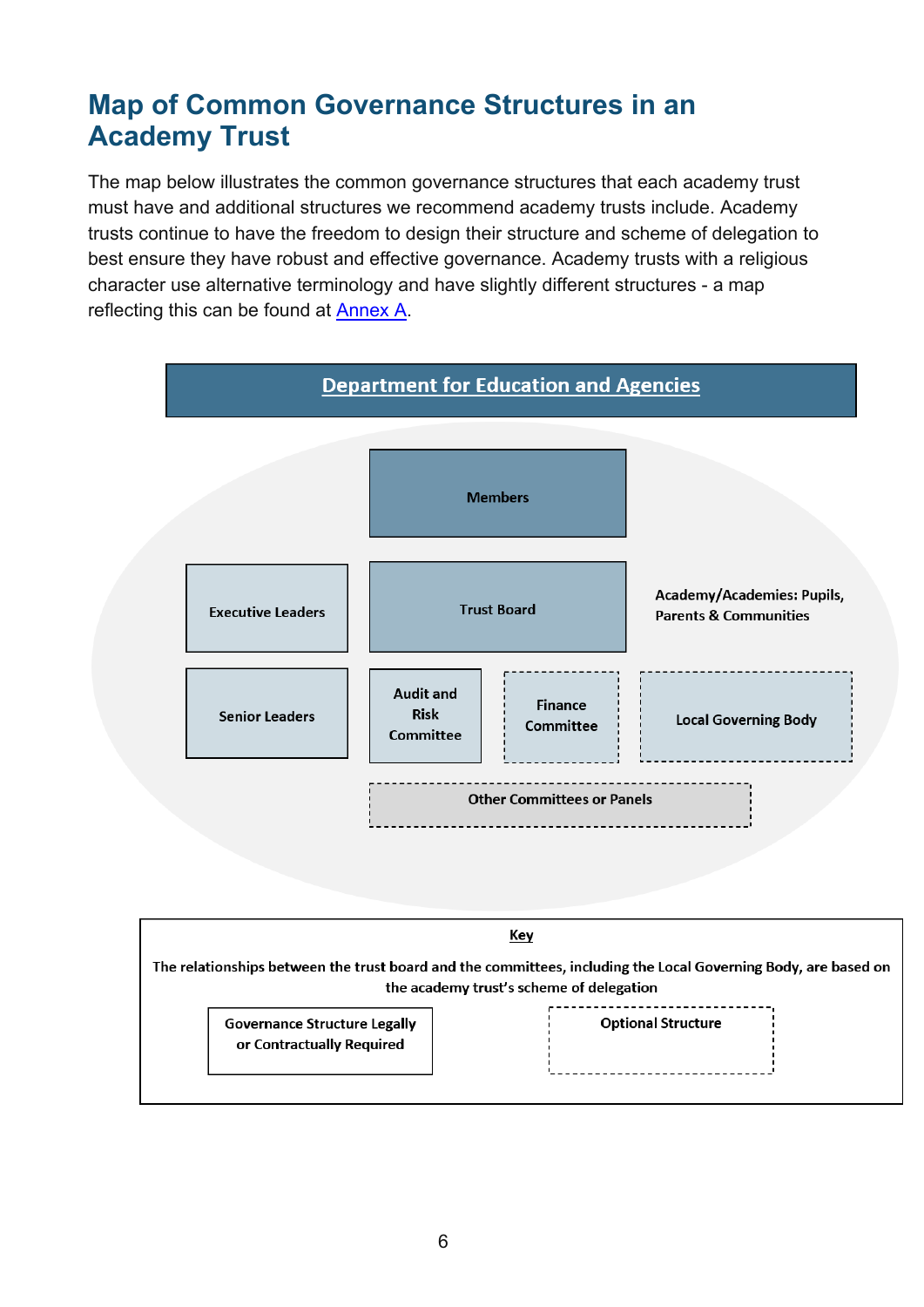#### <span id="page-6-0"></span>**Department for Education (DfE) and its agencies**

The DfE devolves authority to the academy trust through its own legislation and the academy trust's funding agreement. Other requirements and authority are also devolved through charity and company law. [RSCs](#page-22-1) and the **ESFA** are key components in delivering the department's role.

#### <span id="page-6-1"></span>**[Members](#page-8-0)**

Academy trust's are founded by members who have a general duty to exercise their powers, to further the academy trust's charitable purpose

Key Documents: Trust's Articles of Association, Governance Handbook and Academies Financial Handbook

#### <span id="page-6-2"></span>**[Trust Board](#page-11-0)**

The trust board, led by a [Chair,](#page-14-2) is the decision-making body of the academy trust and is accountable and responsible for all the academies in the academy trust.

Key Documents: Academy Trust's Articles of Association, Governance Handbook and Academies Financial Handbook

#### <span id="page-6-3"></span>**[Local Governing Body \(LGB\)](#page-20-2)**

A trust board may decide to set up one or more LGBs to oversee an academy or group of academies (sometimes grouped by region) in the academy trust. The trust board will decide which, if any, governance functions they will delegate to LGBs.

Key Documents: Academy Trust's Scheme of Delegation

#### <span id="page-6-4"></span>**[Executive Leaders](#page-18-0)**

The Executive Leader in an academy trust with a single academy is the Executive Principal and, in an academy trust with multiple academies is the Chief Executive (alternate phrases can be used). Members can appoint the Executive Leader to the Trust Board.

Key Documents: Academy Trust's Article of Association

#### <span id="page-6-5"></span>**[Audit and Risk Committee](#page-30-0)**

Through the Academies Financial Handbook (from 1 September 2020) academy trusts must establish an audit and risk committee. Academy trusts with an annual income over £50 million must have a dedicated audit and risk committee. Smaller trusts must either have a dedicated audit committee or combine the function with another committee.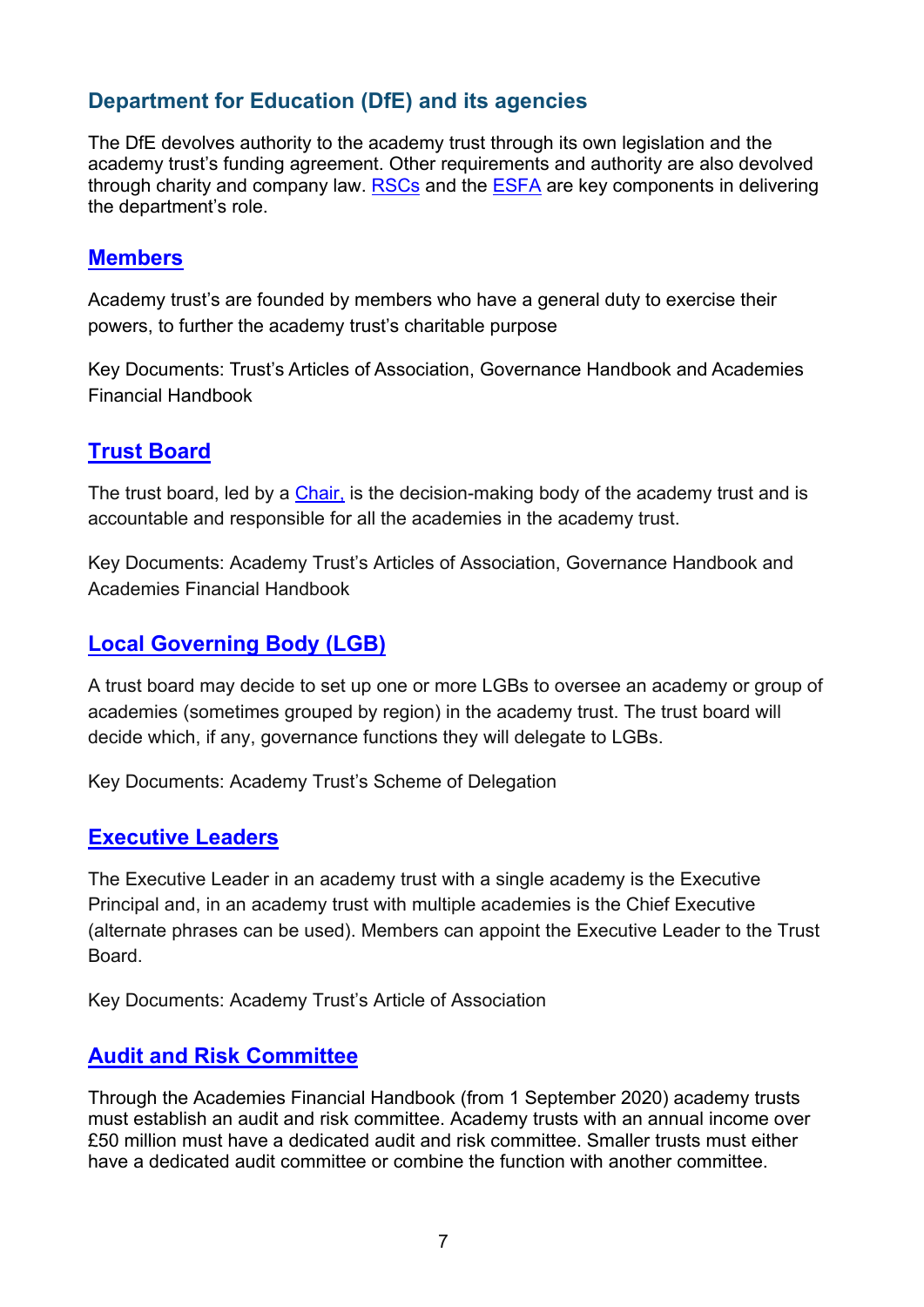Key Documents: Academy Trust's Scheme of Delegation and Academies Financial Handbook

#### <span id="page-7-0"></span>**[Finance Committee](#page-30-1)**

Academy trusts should have a finance committee to which the trust board delegates financial scrutiny and oversight.

Key Documents: Academy Trust's Scheme of Delegation and Academies Financial Handbook

#### <span id="page-7-1"></span>**Other Committees/Panels**

E.g. standards committee, pay and remuneration committee

Key Documents: Academy Trust's Scheme of Delegation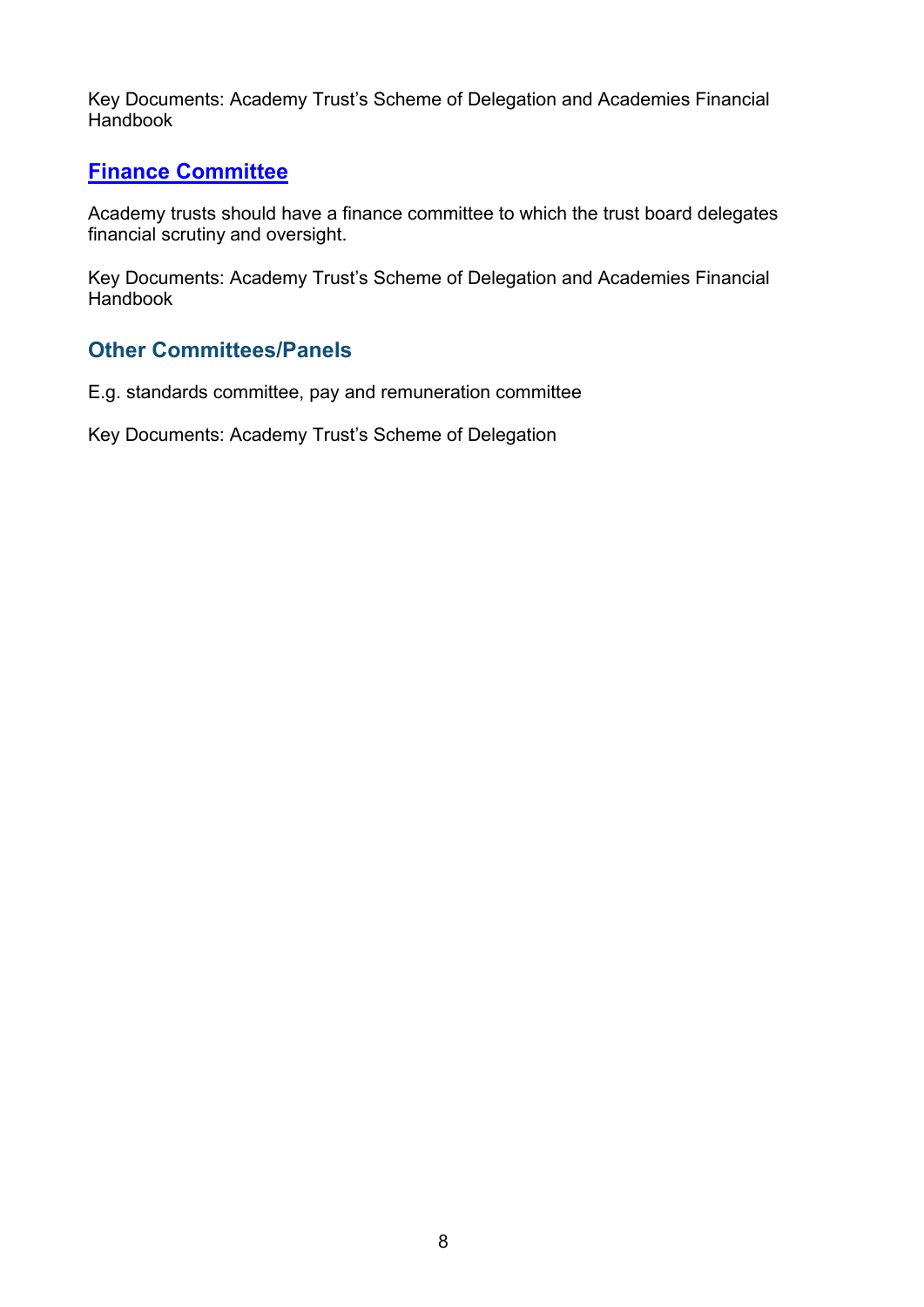# <span id="page-8-0"></span>**Academy trust role descriptor: Members**

#### <span id="page-8-1"></span>**Role**

Members play a limited but crucial role in safeguarding academy trust governance. While they must ensure they do not stray into undertaking the Academy Trustees' role, they should assure themselves that the governance of the trust is effective, that Academy Trustees are acting in accordance with the trust's charitable object(s) and that they, the Members, use their powers to step in if governance is failing. Academy trusts are founded by Members, who may then appoint additional Members to join them. The first Members are the signatories to the memorandum of association which is drawn up when the academy trust is first established. These first Members agree the academy trust's first articles of association, which include the academy trust's charitable purpose.

Members should not be involved in the day-to-day business of the academy trust and must ensure they do not assume the powers of the Academy Trustees. However, they do have an important role in an academy trust, based on a number of key powers set out in the department's [model articles of association](https://www.gov.uk/government/publications/academy-model-memorandum-and-articles-of-association) and in company law. In the case of trusts which include Church academies, the role of the Members is set out in the appropriate Church's [model articles of association.](https://www.gov.uk/government/publications/church-academies-model-documents) These include powers to appoint and remove the board and direct the Academy Trustees to act in certain circumstances.

Members have a general duty to exercise their powers to further the academy trust's charitable object, which in the majority of trusts is 'to advance for the public benefit education in the United Kingdom'<sup>1</sup>. In trusts which include Church academies<sup>2</sup>, Members must also ensure that the religious character of the Church academy is preserved and developed as part of ensuring the charitable objects of the trust are met. It is essential

<span id="page-8-2"></span>**<sup>1</sup>** Article 4 in [Academy Articles of Association: Model One](https://www.gov.uk/government/publications/academy-model-memorandum-and-articles-of-association)

<span id="page-8-3"></span><sup>&</sup>lt;sup>2</sup> Additional information on the charitable object of Church academies is available in the relevant model articles:<https://www.gov.uk/government/publications/church-academies-model-documents>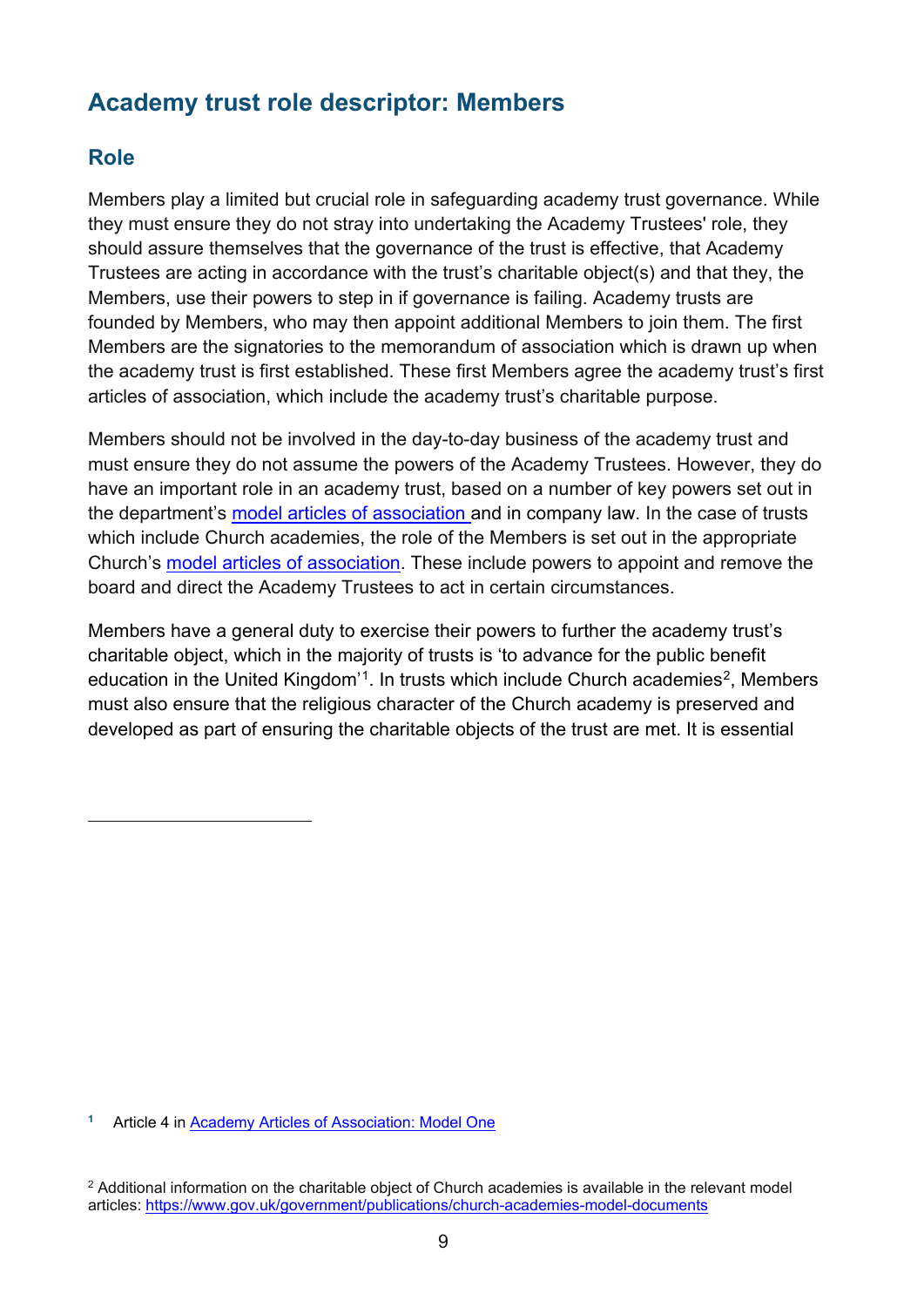that Members are aware of the powers available to them and know when and how to use those powers effectively.

Members should make sure they are familiar with their own articles of association and funding agreement.Additional guidance that Members may find helpful is shared in the [Further Information](#page-26-0) section.

#### <span id="page-9-0"></span>**The powers of Members**

Members help to ensure that Academy Trustees are exercising effective governance by utilising a range of powers including:

- **Appointing and removing Academy Trustees:** Members can appoint Academy Trustees and remove any or all serving Academy Trustees.
- **Appointing and removing Members**: There must always be a minimum of three Members. Members can appoint new Members or remove existing Members except:
	- o the foundation/sponsor body or a related body, e.g. religious body, and any Members appointed by the foundation/sponsor. [3](#page-9-1)
- **Directing Academy Trustees**: Members can, by special resolution, direct Academy Trustees to take a specific action where Academy Trustees are unable, or unwilling to act in the best interests of the academy trust. Members should consider using this power if they believe the trust board is failing to carry out its core functions, or is acting unlawfully. Other examples of when members might consider issuing a direction to Academy Trustees include where they believe an external review of governance should be carried out and the Academy Trustees have not done so, where the board has failed to act on child safeguarding, and where the academy trust is in breach of its funding agreement.
- **Amending the academy trust's Articles of Association**: Members can amend the articles of association (including the objects clause), subject to any restrictions in the articles, the funding agreement or charity and company law. Members can also change the name of the academy trust and wind it up. Academy trusts must gain permission from the Charity Commission for changes to some clauses; these are known as regulated amendments. These clauses relate to the academy trust's charitable object, benefits, and arrangements on dissolution or winding up of the academy trust.
- **Appointing and removing Auditors**: Members appoint the academy trust's auditors and will receive and review (but do not have to sign off) the academy trust's annual audited accounts (subject to the Companies Act).

<span id="page-9-1"></span><sup>&</sup>lt;sup>3</sup> The churches' model articles of association include specific provisions in relation to who can appoint and remove Members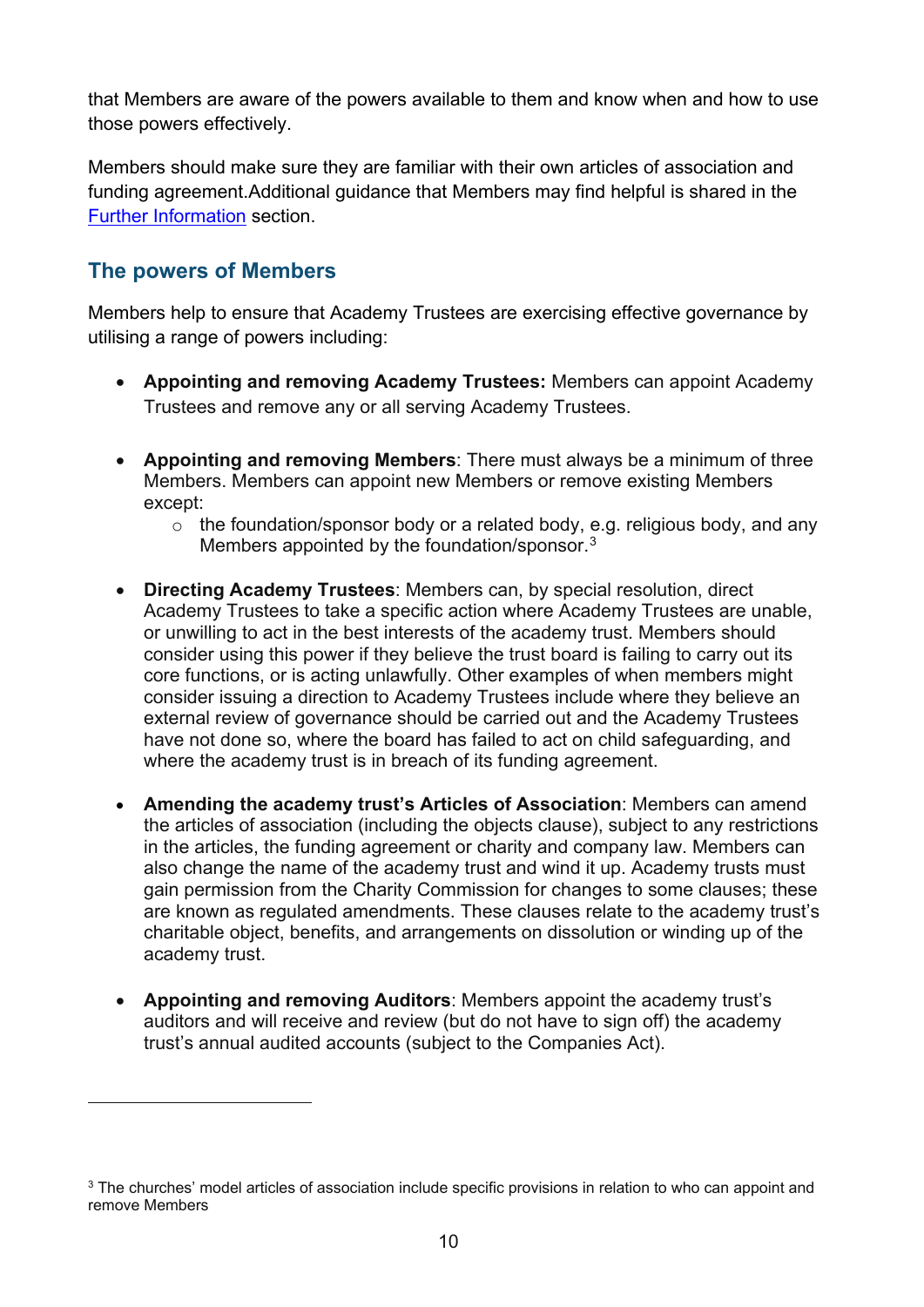#### <span id="page-10-0"></span>**Structure**

The academy trust **must** have at least three Members, although the department's strong preference is for academy trusts to have at least five Members. Having more Members increases the range of perspectives represented and ensures that Members can take decisions via special resolution without requiring unanimity.

Members can be individual people or corporate bodies. Employees of the academy trust must not be Members. The department's current model articles of association for trusts do not allow Members to be employees.

#### <span id="page-10-1"></span>**Independence from the trust board**

As the responsibility to conduct the academy trust's business sits with the Academy Trustees, it is important Members do not overstep their powers or undermine the trust boards' discretion when exercising its responsibilities. The department's strong preference is therefore for at least the majority of Members to not sit on the trust board.

It is important for Members to be kept informed about academy trust business so they can be assured that the trust board is exercising effective governance. This must include providing the Members with the academy trust's audited annual report and accounts.

One way in which some academy trusts decide to keep Members informed and engaged is for one or more Members to also serve as an Academy Trustee on the trust board, which may be through appointing the Chair of the Academy Trustees as a Member. When operating as an Academy Trustee such Members have no greater power than other Academy Trustees, and should remain conscious of the corporate nature of the trust board's identity and decision making and not seek to dominate the trust board because they are also Members. It remains the department's strong preference however that at least the majority of Members should remain independent from the trust board.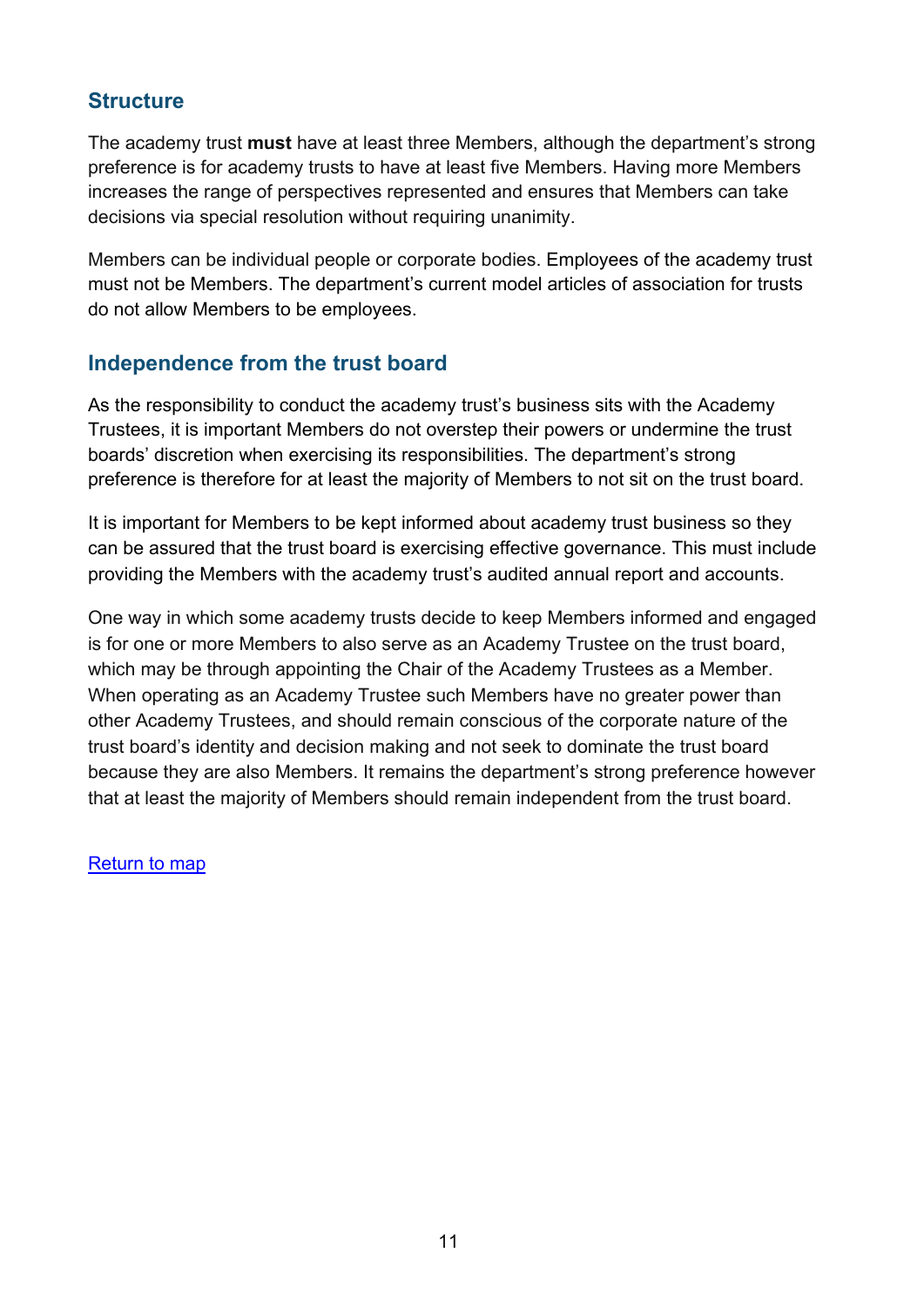## <span id="page-11-0"></span>**Academy trust role descriptor: Academy Trustees and the trust board**

#### <span id="page-11-1"></span>**Role**

The trust board is the decision-making body of the academy trust and is accountable and responsible for the academy (or all the academies equally) in the academy trust. The academy trust will also be the employer of any central staff and those within its academies. Everyone in governance should be aware of and accept ['The 7 principles of](https://www.gov.uk/government/publications/the-7-principles-of-public-life)  [public life',](https://www.gov.uk/government/publications/the-7-principles-of-public-life) as set out by Lord Nolan.

Academy Trustees are the people who make up the trust board, in some academy trusts, particularly in relation to academies with a religious character, they may be referred to as directors. Academy Trustees are both the charity trustees and company directors of the academy trust. The '[competency framework for governance'](https://assets.publishing.service.gov.uk/government/uploads/system/uploads/attachment_data/file/583733/Competency_framework_for_governance_.pdf) outlines the knowledge, skills and behaviors needed by trust boards for effective governance'. The Charity Commission's ['Essential Trustee'](https://www.gov.uk/government/publications/the-essential-trustee-what-you-need-to-know-cc3/the-essential-trustee-what-you-need-to-know-what-you-need-to-do) gives further detail about the key duties of all trustees of charities in England and Wales, and what trustees need to do to carry out these duties competently. Companies House also publish ['Being a company director'](https://www.gov.uk/guidance/being-a-company-director) which gives further details on the duties of all company directors.

The trust board must operate and make decisions to further the academy trust's charitable object, which in the majority of trusts is 'to advance for the public benefit education in the United Kingdom<sup>'4</sup>. In trusts which include Church academies<sup>[5](#page-11-3)</sup>, Academy Trustees must also ensure that the religious character of the Church academy is preserved and developed as part of ensuring the charitable objects of the trust are met. The Academy Trustees are responsible for the general control and management of the administration of the academy trust.

Subject to the provisions of the Companies Act, the academy trust's articles of association and the Members' ability to direct the trust board by special resolution, the Academy Trustees may exercise all the powers of the academy trust. They have statutory duties to exercise care, skill and diligence and avoid conflicts of interest.<sup>[6](#page-11-4)</sup>

As the strategic leader of the academy trust, it is vital that the trust board is connected with, and engages, the communities and stakeholders it serves. In the interests of transparency, the trust board must publish on its website up-to-date details of the overall governance arrangements it has put in place. The **Academies [Financial Handbook](https://www.gov.uk/guidance/academies-financial-handbook)** and

<span id="page-11-2"></span><sup>4</sup> Article 4 in *[Academy Articles of Association: Model One](https://www.gov.uk/government/publications/academy-model-memorandum-and-articles-of-association)*

<span id="page-11-3"></span><sup>5</sup> Additional information on the charitable object of Church academies is available in the relevant model articles:<https://www.gov.uk/government/publications/church-academies-model-documents>

<span id="page-11-4"></span><sup>6</sup> Further information is available in S170-177 of the *['Companies Act 2006'](http://www.legislation.gov.uk/ukpga/2006/46/contents)*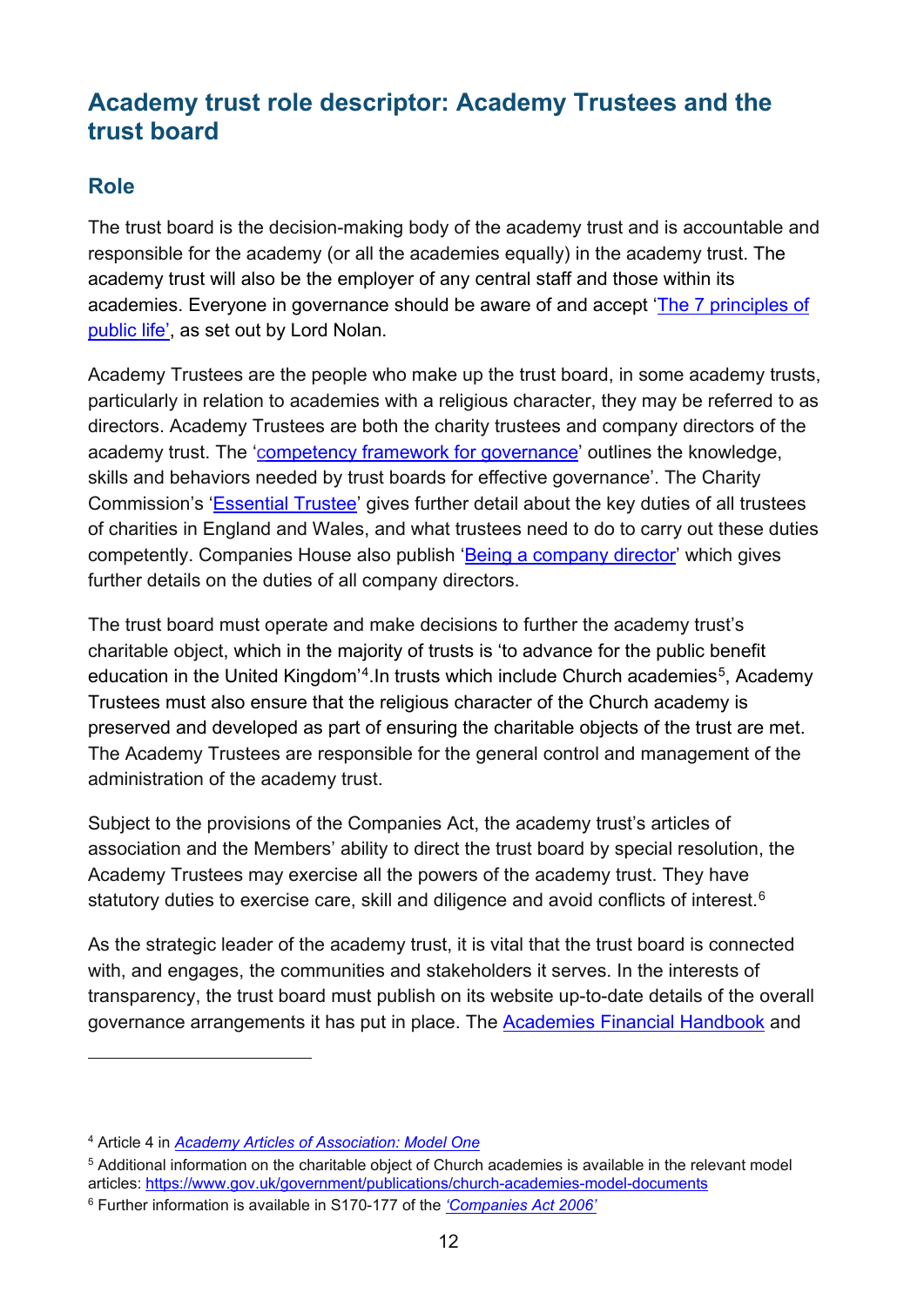['What Academies, Free Schools and Colleges Should Publish Online'](https://www.gov.uk/guidance/what-academies-free-schools-and-colleges-should-publish-online) webpage give more details on an academy trust's website requirements.

The role of the Academy Trustee is a voluntary one. As academy trusts have charitable status, payments to Academy Trustees are by exception only and subject to very specific legal restrictions. Under the department's current model articles, any academy trust wanting to make a payment to an Academy Trustee must gain explicit consent from the Charity Commission. Further information about Academy Trustee payments and expenses can be found in the [Governance Handbook.](https://assets.publishing.service.gov.uk/government/uploads/system/uploads/attachment_data/file/788234/governance_handbook_2019.pdf)

**As set out in the Governance Handbook, all trust boards have three core functions:**

- 1. Ensuring clarity of the vision, ethos and strategic direction.
- 2. Holding the Executive Leaders to account for the educational performance of the school(s) and its pupils and the effective and efficient performance management of staff.
- 3. Overseeing the financial performance of the school(s) and making sure that its money is well spent.

In a Church academy the trust board will also be responsible for liaising with the relevant diocese or other religious body as appropriate.

Trust boards should also have regard to the need for the Executive Leader and teachers in their academy(ies) to be able to achieve a satisfactory work life balance, and, through their strategic role, should provide support and challenge to help reduce unnecessary burdens, for example, in relation to the number of data requests that are made. Further guidance on the use of data can be found in the ['Making data work'](https://assets.publishing.service.gov.uk/government/uploads/system/uploads/attachment_data/file/754349/Workload_Advisory_Group-report.pdf) report.

The [Statutory Policies for School and Academy Trust's](https://www.gov.uk/government/publications/statutory-policies-for-schools-and-academy-trusts/statutory-policies-for-schools-and-academy-trusts) webpage provides a full list of statutory policies that academy trusts must hold and requirements the academy trust, academies and trust board must meet.

Additional guidance on the role of Academy Trustees is available in the [Further](#page-26-0)  [Information](#page-26-0) section.

#### <span id="page-12-0"></span>**Decision making**

The board is the academy trust's key strategic decision maker. It may delegate certain responsibilities to the Executive Leader (in certain circumstances) and in accordance with the academy trust's scheme of delegation, a committee or an individual, but the trust board remains accountable and is responsible for all decisions made. The trust board must make decisions in the best interest of pupils, not personal interests, and welcome a diverse range of viewpoints when debating decisions. Good decision making is well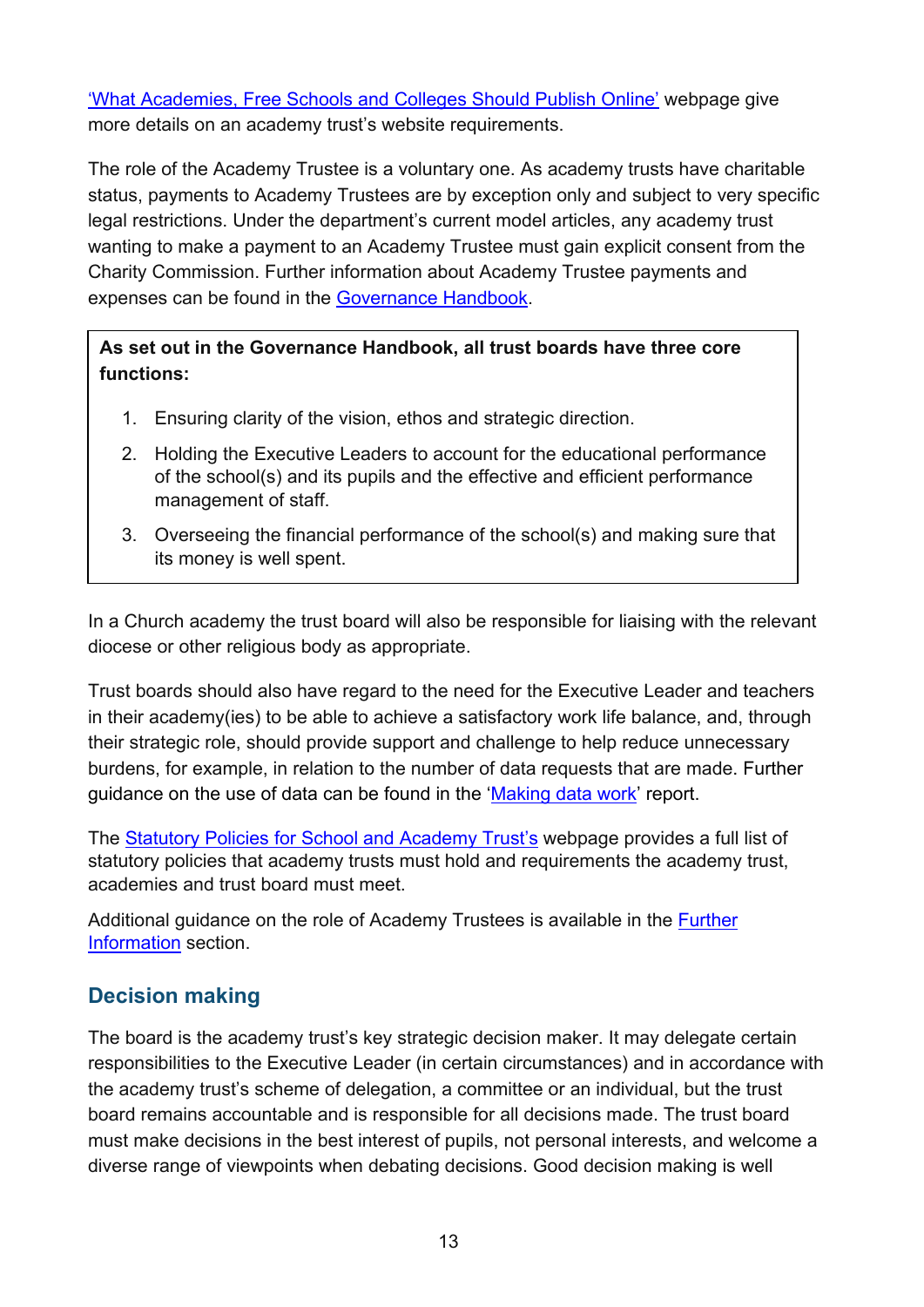informed by both available evidence of what works or is likely to be effective, and by the views and needs of key stakeholders, particularly parents.

Boards should play a strategic role and avoid routine involvement in operational matters. They should focus strongly on holding their Executive Leader to account for exercising their professional judgement in these matters and all of their other duties. However, since the board is responsible in law for the school(s), it may need to intervene in operational matters if a circumstance arises where, because of the actions or inactions of the Executive Leaders, the school may be in breach of a statutory duty. Having advised the board, Executive Leaders must comply with any reasonable direction given by it.

#### <span id="page-13-0"></span>**Structure**

The trust board must include at least two parent Academy Trustees, unless (in an academy trust with multiple academies) there are at least two parents on each LGB. Reference to parents in this context also includes other carers. Where an academy trust has parent Academy Trustees or parents on LGBs, they are elected by the parent body. If not enough candidates put themselves forward, the academy trust can appoint parent Academy Trustees to ensure it is operating in line with its articles.

Electing parent Academy Trustees helps to make sure that trust boards stay accessible and connected to the community they serve and that there is always a diverse range of perspectives around the table to support robust decision making.

- In addition, in academies with a religious character: The Members and Academy Trustees (who in this context are referred to as directors) must support and develop the religious character of the academies in accordance with the objects of the academy trust, as set out in its articles of association.
- In most academies with a religious character, the land occupied by the academies is owned by a separate charitable trust, which holds the land and the buildings and provides them for use and occupation, by the academy trust. An academy trust's articles of association require Academy Trustees (who in this context are referred to as directors) to ensure that the education provided on the site they occupy, is provided in accordance with the academy trust's objects, which will include upholding the religious character of the academy/academies<sup>7</sup>.

<span id="page-13-1"></span> $7$  Further information on the charitable object in Church academies can be found in the relevant model articles:<https://www.gov.uk/government/publications/church-academies-model-documents>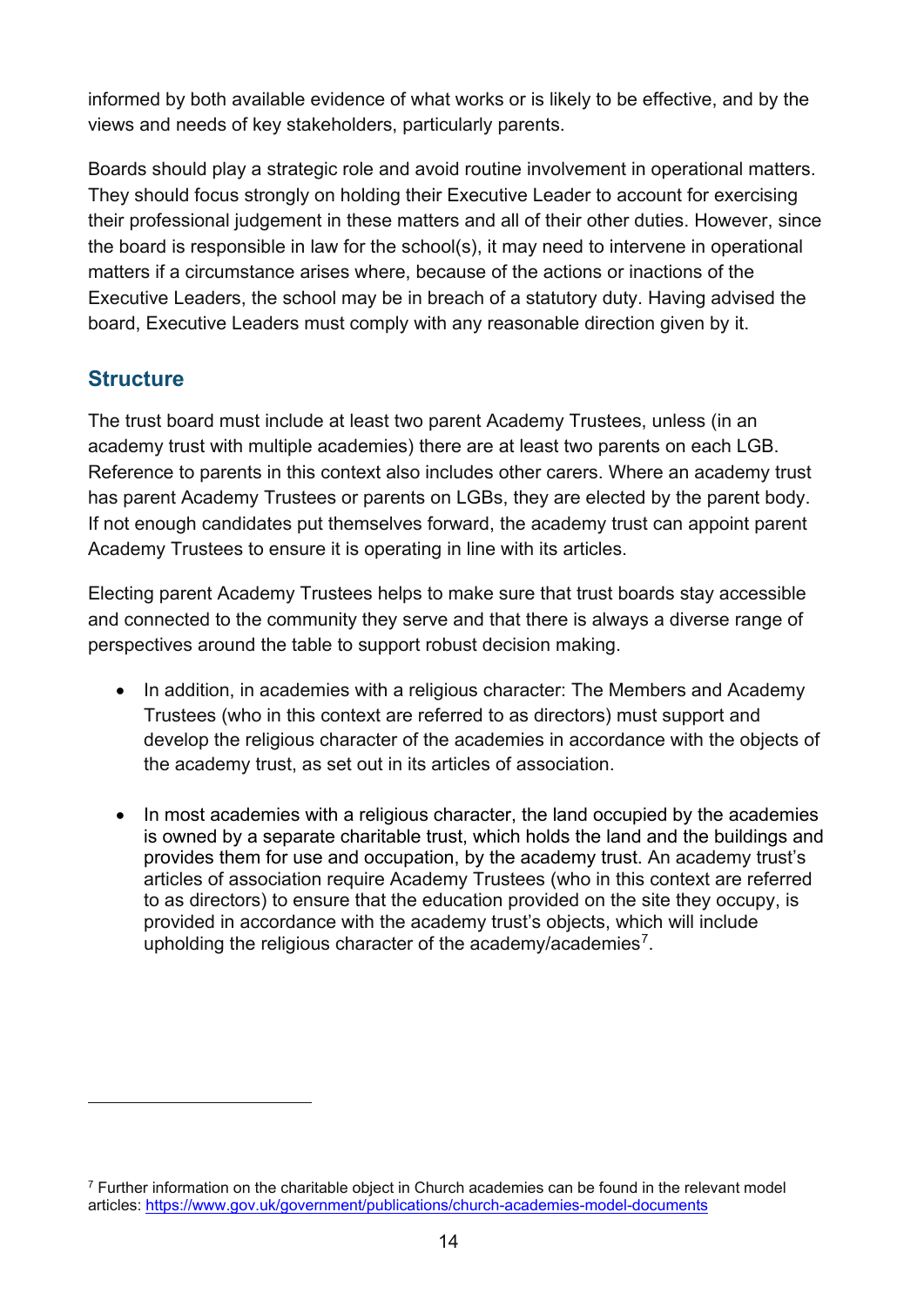#### <span id="page-14-0"></span>**Additional Roles**

#### <span id="page-14-3"></span>**Link Academy Trustee**

Trust boards may wish to consider linking Academy Trustees to specific areas of responsibility. The [Governance Handbook](https://www.gov.uk/government/publications/governance-handbook) and [Competency Framework for Governance](https://www.gov.uk/government/publications/governance-handbook) sets out the areas where academy trusts should, e.g. SEND, safeguarding (as set out in the statutory guidance- [Keeping Children Safe in Education\)](https://www.gov.uk/government/publications/keeping-children-safe-in-education--2) and Prevent, and where the department recommends that someone on the trust board should take on responsibility for a specific area, particularly where the trust board has specific legal duties. Having link Academy Trustees does not remove the trust board's responsibility for these areas.

The role of a link Academy Trustee is to ensure that someone has specific oversight of a particular area and deepen the Academy Trustees' and trust board's knowledge of a particular area. The role will involve visiting academies within the academy trust and meeting with key staff to understand how the strategic objectives are being embedded, how money is being spent and any particular issues affecting delivery. These roles should always remain strategic and not operational. Academy Trustees and members of LGBs should be aware of and familiarise themselves with any designated link Academy **Trustee** 

#### <span id="page-14-1"></span>**Register of business interests**

<span id="page-14-2"></span>The trust board, as well as all Members, senior employees and members of LGBs, **must**  ensure requirements for managing related party transactions are applied across the academy trust. The Chair of the trust board and the accounting officer **must** ensure their capacity to control and influence does not conflict with these requirements. All Academy Trustees **must** manage personal relationships with related parties to avoid both real and perceived conflicts of interest, promoting integrity and openness in accordance with [the](https://www.gov.uk/government/publications/the-7-principles-of-public-life)  [seven principles of public life.](https://www.gov.uk/government/publications/the-7-principles-of-public-life)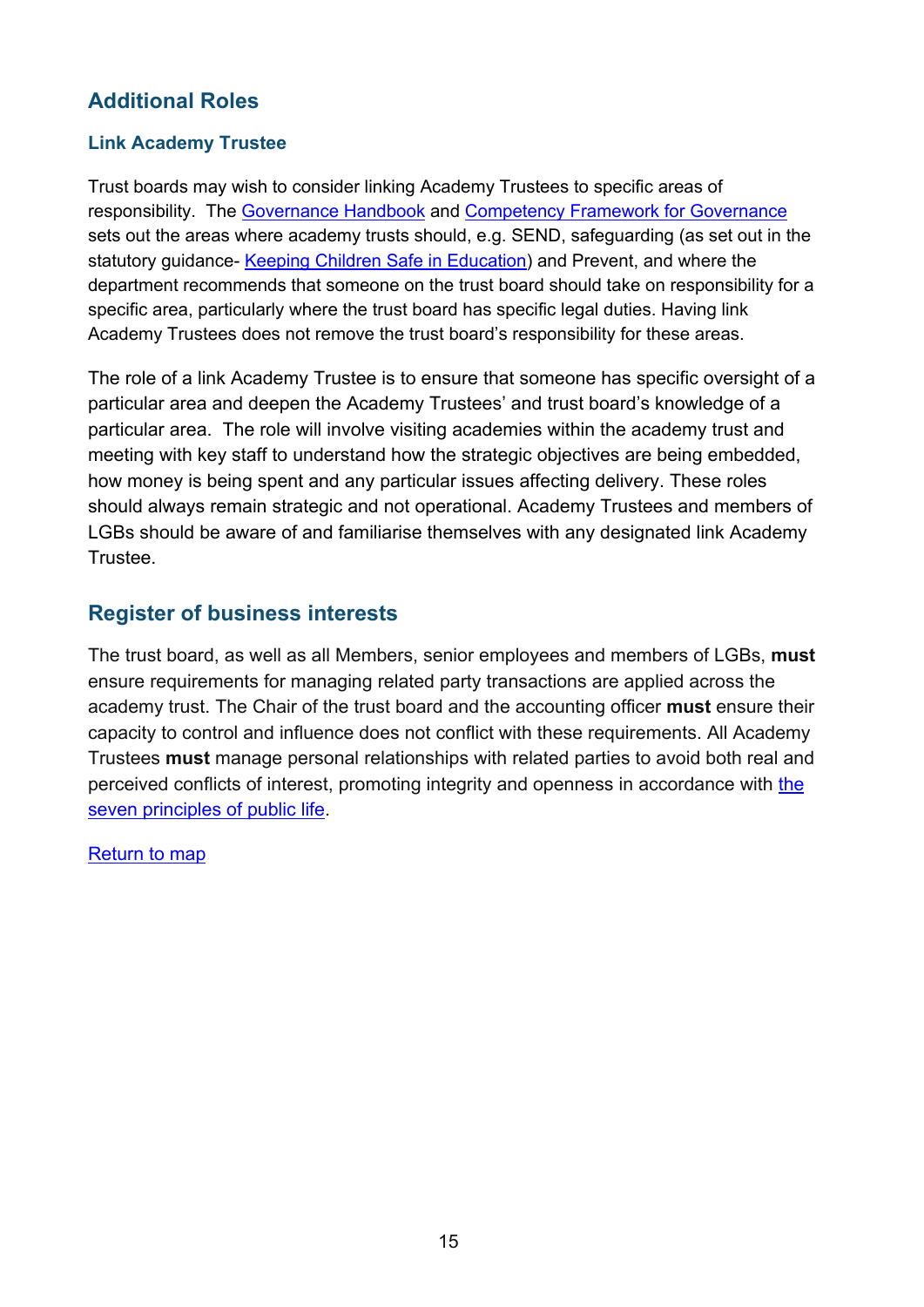## <span id="page-15-0"></span>**Academy trust role descriptor: Chair and Vice-Chair of Academy Trustees**

#### <span id="page-15-1"></span>**Role**

An effective Chair and Vice-Chair provide visionary strategic non-executive leadership to the academy trust and, as with other Academy Trustees, the roles of Chair and Vice-Chair are voluntary ones.

The Chair, supported by the Vice-Chair and the Clerk, plays an important role in the academy trust, which goes beyond chairing meetings. The Chair takes the lead in ensuring the effective functioning of the trust board and has a vital role in setting the highest expectations for professional standards of governance. It is the Chair's responsibility to give the trust board clear leadership and direction, keeping it focused on its [core functions.](#page-11-1) Whilst the Chair will carry out specific functions, as mentioned above, the legal duties placed on the trust board apply to all Academy Trustees and not just the Chair.

A Chair should encourage the trust board to work together as an effective team, building its skills, knowledge and experience. The Chair needs to ensure that everyone is actively contributing relevant skills and experience, participating constructively in meetings, and is actively involved in the work of committees. It is the Chair's role, in conjunction with the [Clerk,](#page-17-0) to make sure everyone understands what is expected of them and receives appropriate induction, training and development. It is for the Chair to have honest conversations, as necessary, if anyone appears not to be committed or is ineffective in their role, proactively engaging with the Members where necessary.

The Chair, along with the trust board and with input from the Clerk, should regularly consider the make-up and skills of the trust board and, when appointing new Academy Trustees to the trust board, should consider any recent skills audits they may have completed and the identified skills gaps on the trust board. The Chair should also undertake an annual performance review of the Clerk and look to them as the governance professional to provide advice and support that assists them in their role.

If the ESFA has concerns about issues in an academy trust, such as executive pay and related party transactions, or where there is insufficient oversight or control of an academy trust's money, it will work closely with the Chair to resolve them. In the case of Church academies, the ESFA will also involve the relevant diocese, as agreed in the Memoranda of Understanding between the department and the Church of England and the department and the Catholic Church:

#### [https://www.gov.uk/government/publications/church-schools-and-academies](https://www.gov.uk/government/publications/church-schools-and-academies-memoranda-of-understanding)[memoranda-of-understanding](https://www.gov.uk/government/publications/church-schools-and-academies-memoranda-of-understanding)

The Chair will receive the academy trust's financial management accounts each month and the trust board must consider these when it meets, ensuring appropriate actions to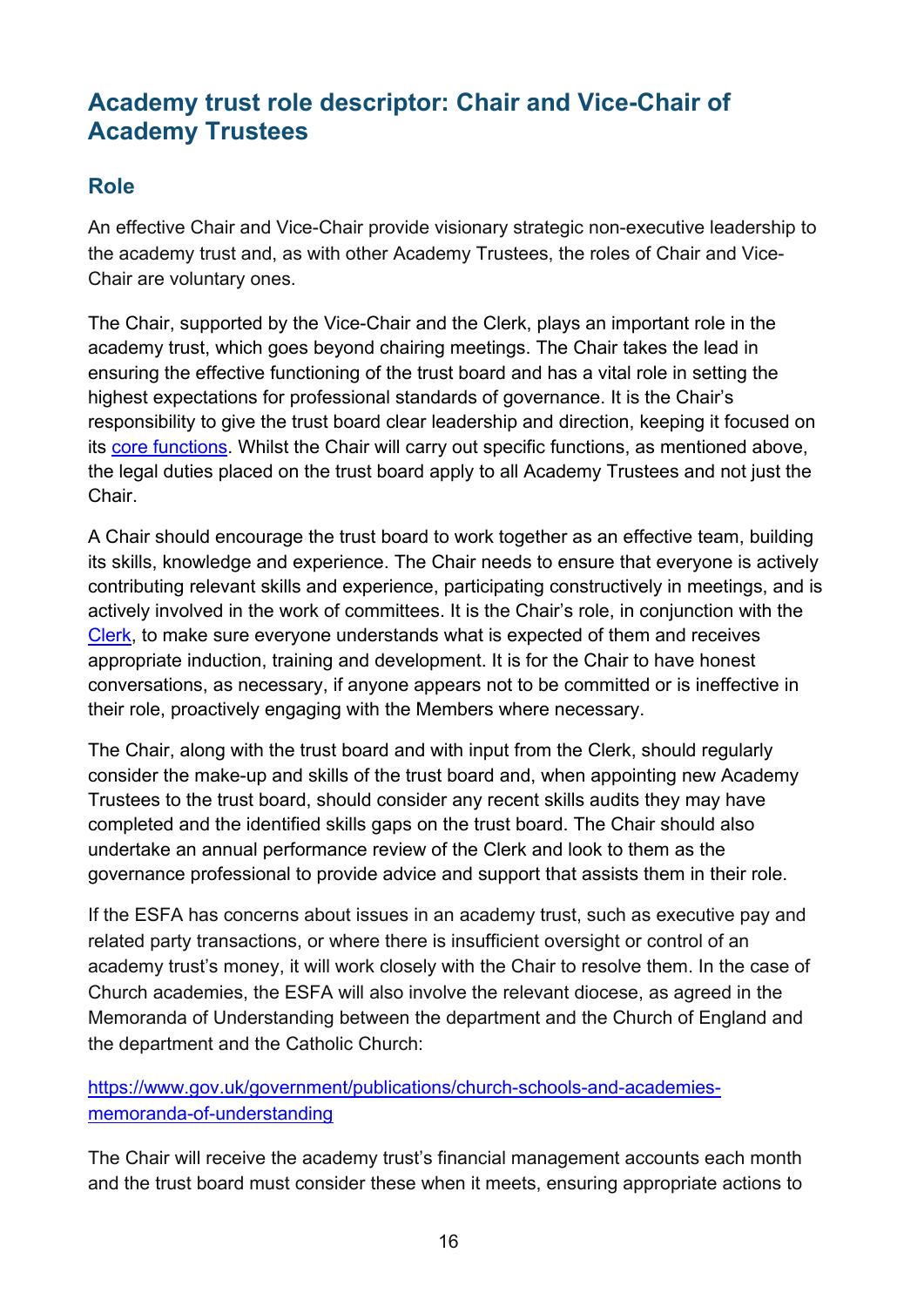maintain financial viability. All Academy Trustees must receive the management accounts at least six times per year.

#### <span id="page-16-0"></span>**Structure**

The DfE model articles of association state that the Academy Trustees shall elect a Chair and Vice-Chair each school year. It is possible for a trust board to have Co-Chairs and Co-Vice-Chairs if the trust board feels this is necessary and in the best interests of the academy trust. A trust board may choose to advertise and appoint a highly-skilled Chair from outside its trust board. The successful candidate would need to be appointed to the trust board prior to being elected as Chair.

With effective succession planning in place, it can be beneficial for strong Chairs to move on to another school or academy trust after a reasonable time (e.g. two terms of office as an Academy Trustee). This can help to share expertise across the system and prevent trust boards stagnating or individuals gaining too much power and influence solely through their length of service. For academies with a religious character, this will be done in consultation with the diocese, diocesan board or other relevant religious body.

Additional guidance on the role of the Chair and Vice-Chair is available in the [Further](#page-26-0)  [Information](#page-26-0) section.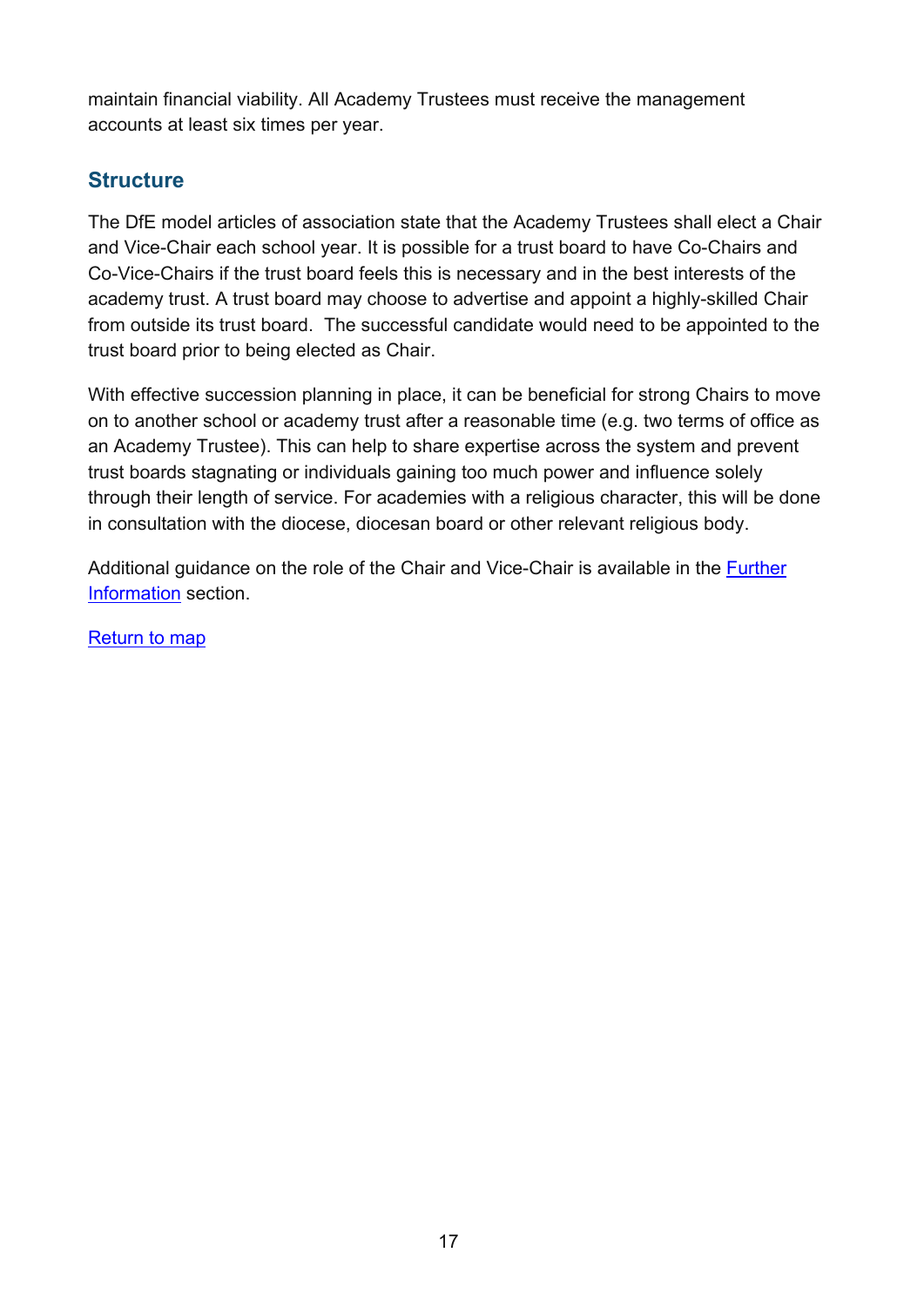## <span id="page-17-0"></span>**Academy trust role descriptor: Clerk – the governance professional**

#### <span id="page-17-1"></span>**Appointment**

The Clerk is the trust board's governance professional. They are paid to undertake the role and report directly to the Chair.

Clerks can be appointed either directly by the trust board, through the local authority or via an independent clerking agency. From 1 September 2020 all academy trusts must have a Clerk for their trust board. Academies may employ or use a company secretary, or other governance professional to undertake the clerking role, therefore different terms d may be used.

#### <span id="page-17-2"></span>**Role**

The role of a Clerk is about helping the trust board understand its role, functions and legal duties and to provide clear impartial advice to the trust board. The clerking role should be a discrete and independent function but remains accountable to the Chair. The role is variable depending on the trust board's requirements but will also include supporting the Chair and the trust board with organising meetings, circulating papers and taking a note of meetings and should include advising the board on their compliance with the Articles of Association, funding agreement and with relevant legislation and regulations.

Clerks are also responsible for supporting the Chair to enable and facilitate strategic debate and decision making. This is crucial in helping the trust board exercise its functions appropriately and confidently, so that it can stay focused on its core functions. The ['Clerking Competency Framework'](https://assets.publishing.service.gov.uk/government/uploads/system/uploads/attachment_data/file/609971/Clerking_competency_framework.pdf) outlines the knowledge, skills and behaviours required to provide professional clerking to the trust board.

Committees of the trust board should also be clerked but do not need to be clerked by the trust board Clerk but should be clerked by someone with the necessary skills and knowledge.

#### <span id="page-17-3"></span>**Performance and restrictions**

The Headteacher cannot act as a Clerk. In the absence of a Clerk, an Academy Trustee can step-in, proving they have the necessary skills and knowledge, but this should not happen on a regular basis.

Clerks will receive direction from and are accountable to the trust board. The Chair should undertake an annual performance review of the Clerk.

Additional guidance on the role of the clerk is available in the [Further Information](#page-26-0) section.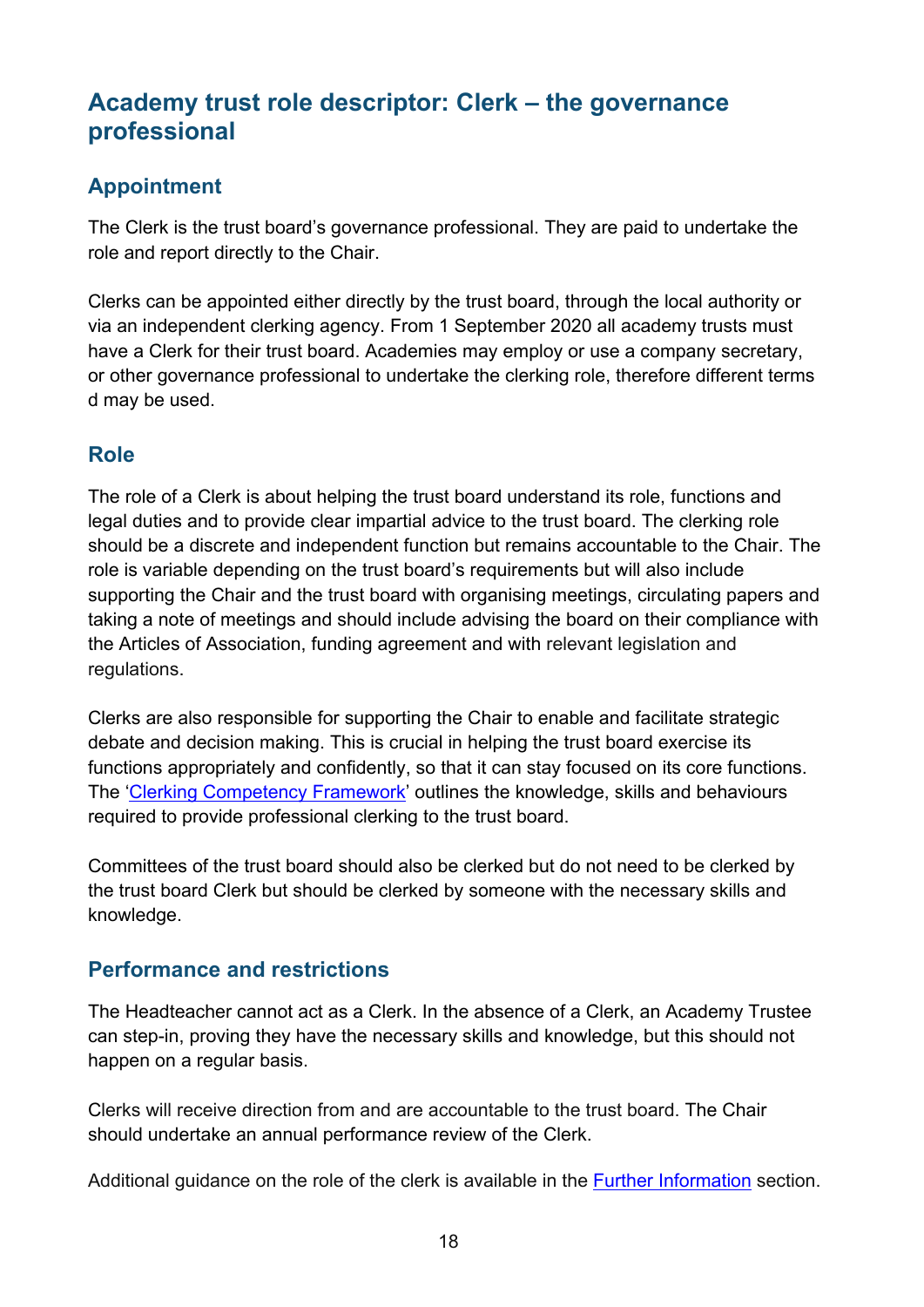## <span id="page-18-0"></span>**Academy trust role descriptor: CEO, Principal, and other Employees serving as Academy Trustees**

#### <span id="page-18-1"></span>**Structure**

The trust board must appoint an Executive Leader. In a single academy trust (SAT) setting, the Executive Leader will be the academy principal or Headteacher. In an academy trust with multiple academies, the Executive Leader will be the Chief Executive Officer (CEO) or equivalent. $8$  The academy trust must also appoint an accounting officer, who should be the Executive Leader.

As set out in the department's Model Articles of Association<sup>[9](#page-18-3)</sup>: '*Providing that the [Chief Executive Officer]/[Principal] agrees so to act, the Members may by ordinary resolution appoint the [Chief Executive Officer]/[Principal] as a Trustee*.'

An Executive Leader and any other employee appointed as an Academy Trustee is done so on the basis of their paid employment by the academy trust.<sup>[10](#page-18-4)</sup> This means that if a principal, CEO or employee holds a position based on their employment and leaves the academy trust, they cease to be an Academy Trustee.

The department's strong preference is for no employees other than the CEO or principal to serve as an Academy Trustee. This is to secure clear lines of accountability through the academy trust's single Executive Leader. If other employees do serve as Academy Trustees, the trust board must ensure that no more than one third of the trust board is made up of employees, including the Executive Leader. In church academies there may be additional requirements about who should be appointed to the academy trust board and these requirements will need to be discussed with the relevant diocese, diocesan board or appropriate religious body.

The department's current model articles of association for academy trusts do not allow Members to be employees. From 1 March 2021, no Member may be an employee. No employees are permitted to serve as Chair or Vice-Chair of the trust board and should not Chair a committee.

<span id="page-18-2"></span><sup>&</sup>lt;sup>8</sup> Academy trusts with multiple academies may use alternative descriptions for this post such as 'executive principal'.

<span id="page-18-3"></span><sup>&</sup>lt;sup>9</sup> Separate Model Articles of Association are available for Church of England and Catholic Academy Trusts. <https://www.gov.uk/government/publications/church-academies-model-documents>

<span id="page-18-4"></span> $10$  It is up to individual academy trusts to determine employee status. HMRC publishes advice [\(https://www.gov.uk/government/collections/employed-or-self-employed\)](https://www.gov.uk/government/collections/employed-or-self-employed) on how organisations should determine whether an individual's terms of engagement are that of employment.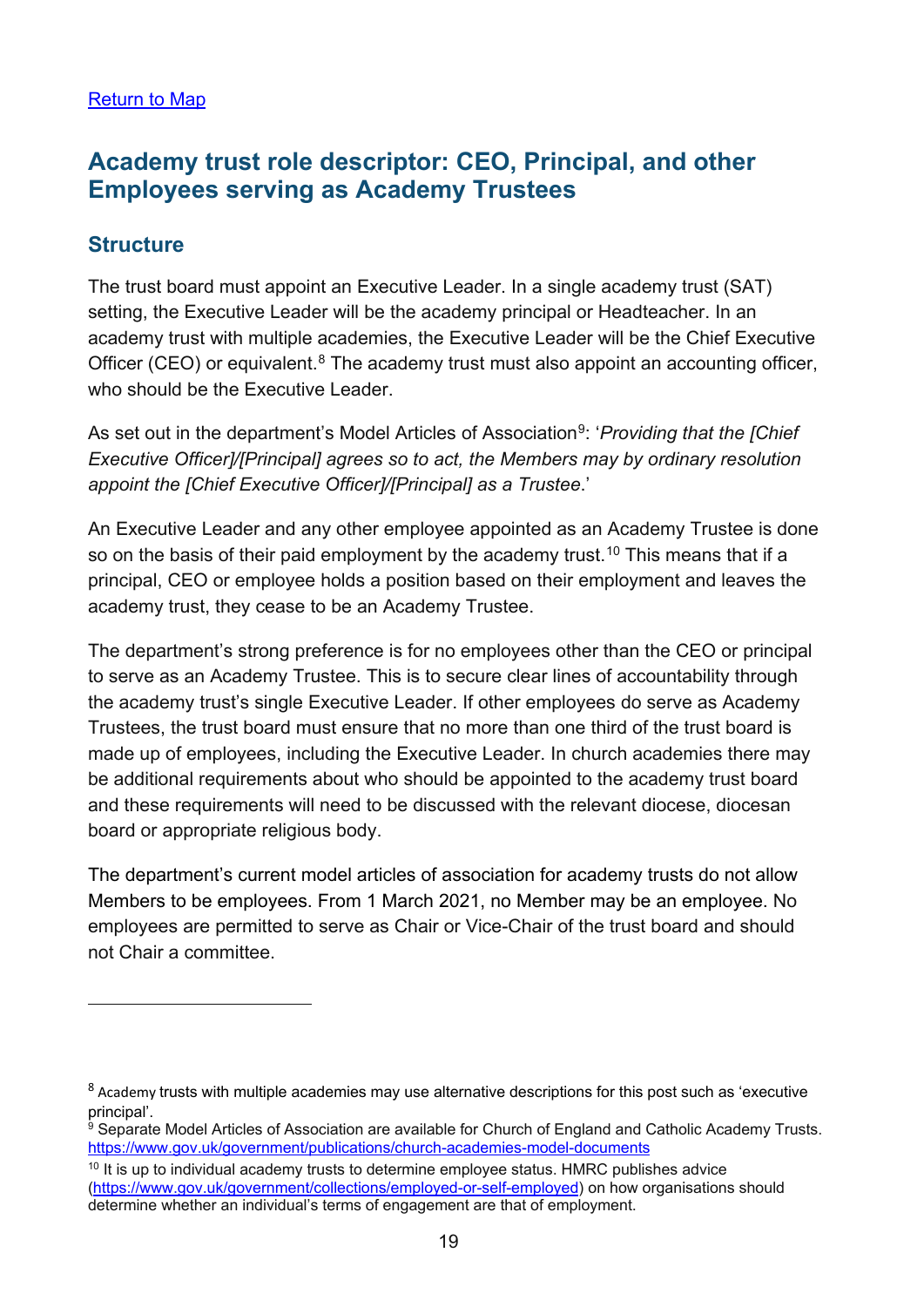The Executive Leader and other employees should not be appointed to the audit committee but should attend meetings frequently to provide information and participate in discussions. This is regardless of whether or not the individual is serving as an Academy Trustee. Where the audit committee is combined with another committee, employees may be members, but should not participate as members when audit matters are being discussed.

#### <span id="page-19-0"></span>**Role of the Executive Leader as an employee**

The role of the Executive Leader is to implement the strategic framework established by the trust board, which they will help develop either as an Academy Trustee or in supporting the trust board with the necessary information. Crucially, it is the Executive Leader, not the trust board, who is responsible for the operational and day-to-day running of the academy trust, although the trust board may intervene in certain circumstances.

One of the Executive Leader's responsibilities is to provide information to the trust board so that the trust board can meet their [three core objectives.](#page-11-1) Academy Trustees should agree with the Executive Leader the data and information they need in order to fulfil their duties. The aim should be to avoid duplication and unnecessary additional workload for leaders and teachers, while ensuring Academy Trustees receive the information they need to assist them in meeting their legal duties. The Executive Leader's report to the trust board need not be extensive but it should provide management information and data, relating to the whole academy trust's pupil performance, latest positions regarding priority areas for improvement, staffing updates, financial information etc., therefore supporting the trust board to undertake their strategic function. The trust board will use the information to inform their discussions and challenge the Executive Leader, and it is for the whole board, as part of their core functions, to performance manage the Executive Leader. Therefore, trust boards will need to have this information in advance of trust board meetings.

Additional information on the role of the Executive Leader and structure of Trust Boards is available in the [Further Information](#page-26-0) section.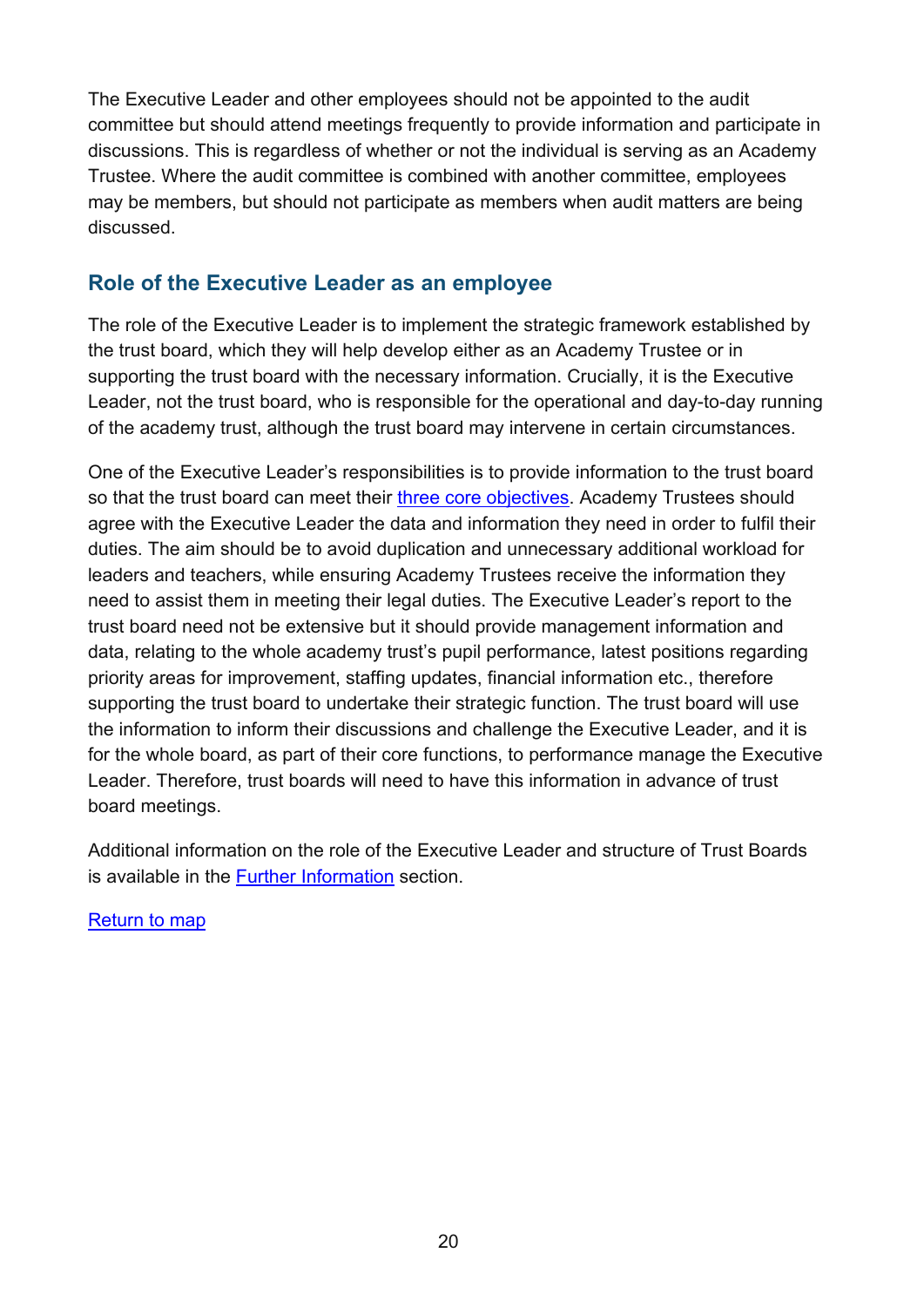## <span id="page-20-0"></span>**Academy trust role descriptor: Committees including Local Governing Bodies and Parent Local Governors**

#### <span id="page-20-1"></span>**Structure**

The trust board may establish committees and may choose to delegate functions to them. Where the trust board does delegate functions, the trust board remains responsible and accountable for decisions made. The department's Model Articles of Association set out reporting requirements that support Academy Trustees to exercise their accountability where delegated powers are used. An academy trust will have a scheme of delegation detailing the organisation's delegation of powers. This should be made available to all Academy Trustees and those on Local Governing Bodies (LGBs).

Committee constitution is largely, excluding the audit committee, at the discretion of the trust board, but the department's model articles set out that all committees, except LGBs, must have a majority of Academy Trustees on them. At meetings of all committees, except LGBs, a vote may only be taken when Academy Trustees form the majority of members present.

Academy trusts must establish an audit and risk committee (from 1 September 2020) appointed by the trust board. The committee must include directing the academy trust's programme of internal scrutiny. Bigger academy trusts (with an annual income over £50 million) must have a dedicated audit and risk committee. Other academy trusts must either have a dedicated audit and risk committee or can combine it with another committee.

In addition, academy trusts should have a finance committee to which the trust board delegates financial scrutiny and oversight.

### <span id="page-20-2"></span>**Local Governing Bodies (LGBs)**

#### **Structure**

Academy trusts with multiple academies may establish a type of committee known as a Local Governing Body (LGB). In some trusts LGBs may be known as 'academy committees' or 'local advisory committees'. A Trust board may decide to set up one or more LGBs to oversee an academy or group of academies in the academy trust.

Unless the trust board has at least two parent Academy Trustees, each LGB in an academy trust must include at least two parent local governors. Arrangements for the election of parent local governors (and parent Academy Trustees) are set out in the [model articles of association.](https://www.gov.uk/government/publications/academy-model-memorandum-and-articles-of-association) Parent trustees and parent local governors bring an important perspective but have the same responsibilities to the trust as other Academy Trustees and local governors and need the same skills. Their role is to support the trust, rather than act as parent representatives. Having parents on LGBs (or trust boards) is not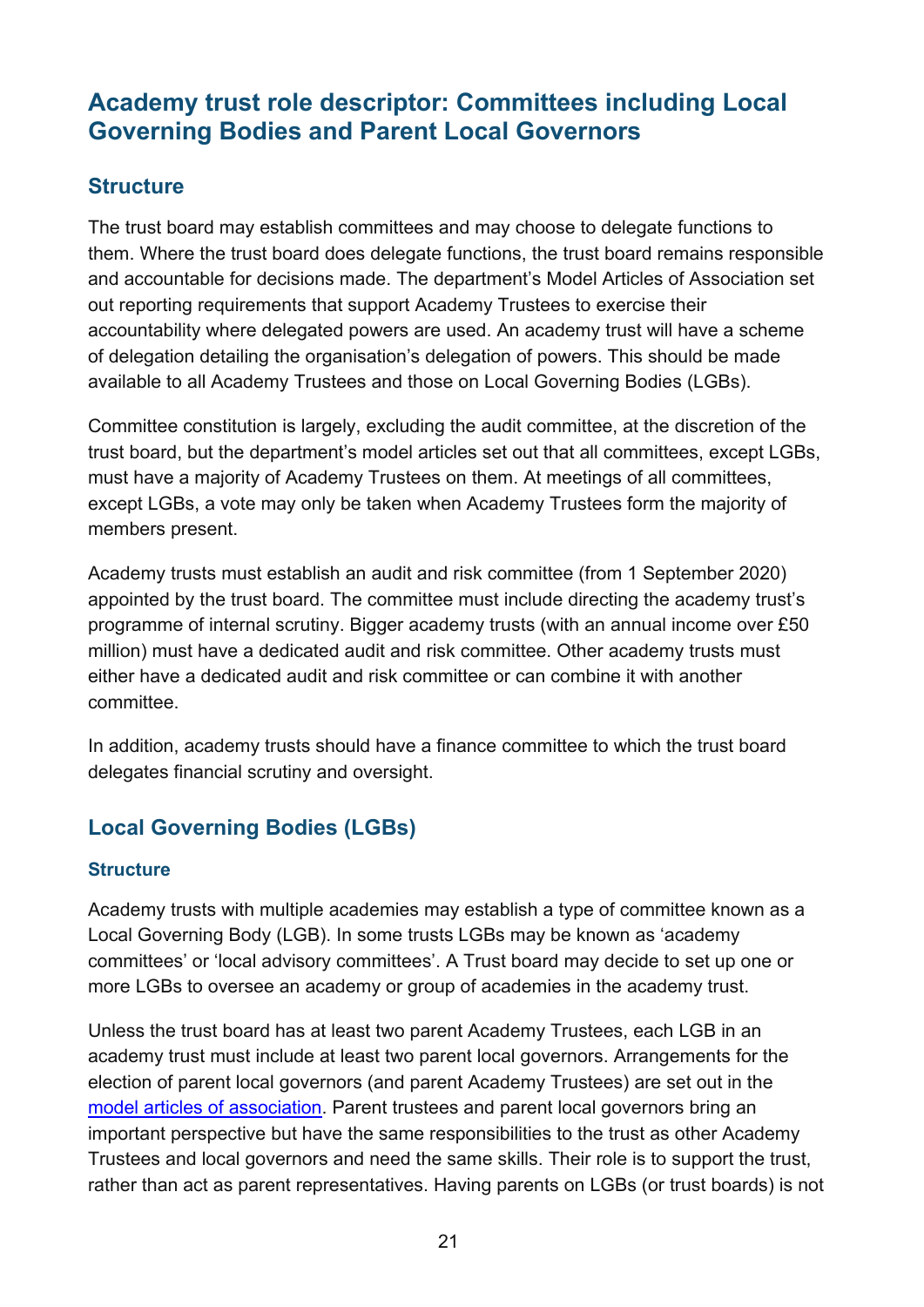a replacement for engagement with parents more broadly. All trust boards should assure themselves that mechanisms are in place for their organisation to engage meaningfully with all parents and carers.

Unlike other committees, LGBs do not need to have Academy Trustees sitting on them. Academy Trustees and members of LGBs should be aware of and familiarise themselves with any designated [link Academy Trustee.](#page-14-3)

#### **Role**

The Academy Trustees will decide what, if any, governance functions they will delegate to LGBs. They may set up LGBs as wholly advisory bodies. Academy Trustees may choose to vary the extent of delegation over time, for example to reflect a change in capacity at local level. LGBs are a full and formal part of the trust governance structure and can:

- support the effective operation of the trust and its policies
- provide support and challenge to the local (school level) executive (although trusts must be careful to make sure accountability is clear and not muddled through local reporting to the LGB and CEO)
- provide a vehicle for trust board engagement with the school, its parents and local community, to help ensure that the Academy Trustees stay connected. Trusts may choose to bring in people to sit on LGBs who provide links to the local community, in addition to parents.
- bring issues and risks to the attention of the trust board. It is important that the board listens and responds to concerns the LGBs may raise.
- provide constructive feedback to the board where a policy may not be effective in the local context, and suggest alternative approaches
- help ensure the trust works as one entity, in the interests of all its schools equally

In addition, in academies with a religious character, the members of the LGB will also be required to preserve and develop religious character of their academy.

Additional guidance on the role and structures of LGBs is available in the [Further](#page-26-0)  [Information](#page-26-0) section.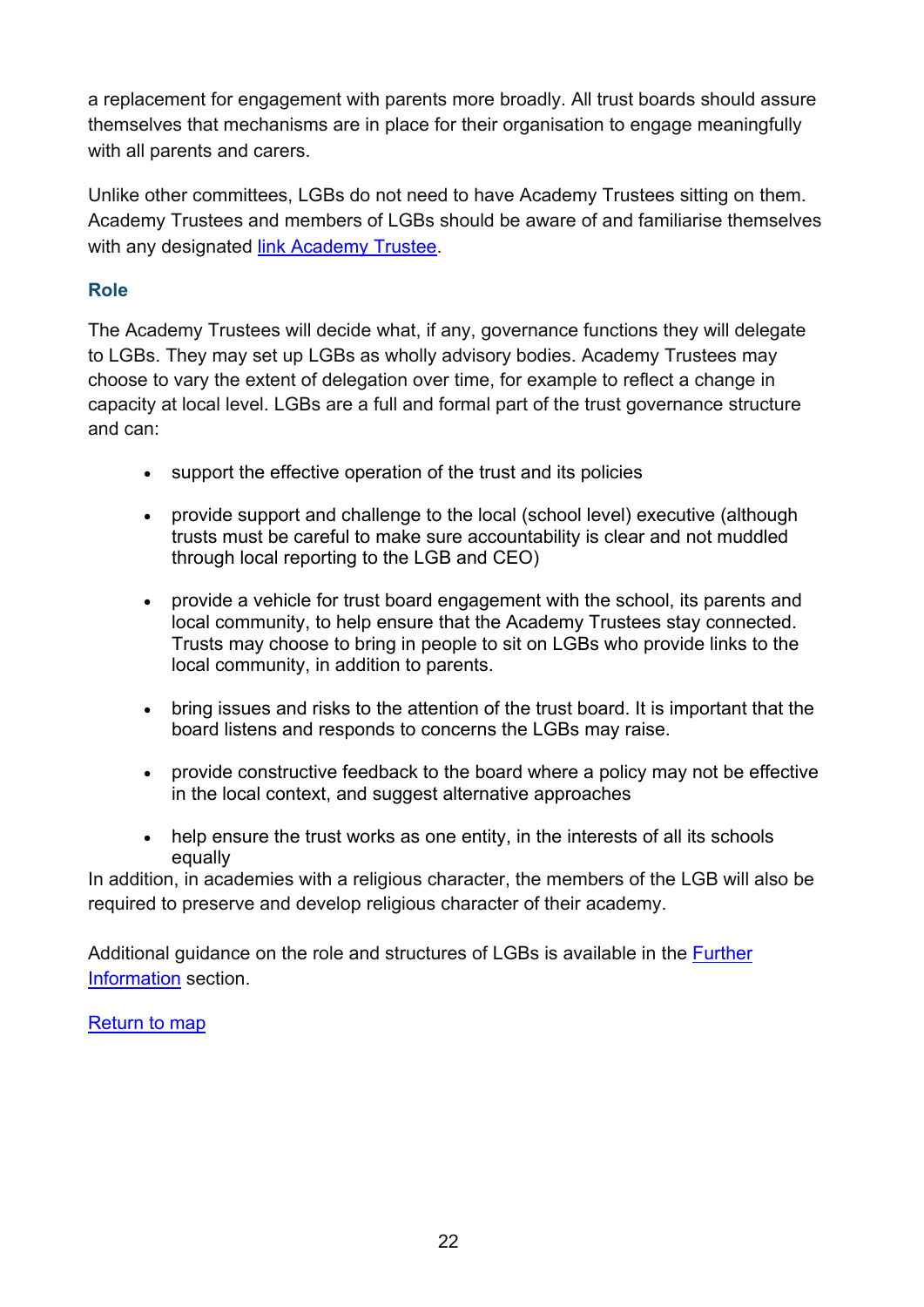# <span id="page-22-0"></span>**DfE and agencies: role descriptors**

## <span id="page-22-1"></span>**DfE role descriptor: Regional Schools Commissioners**

#### <span id="page-22-2"></span>**Structure**

The eight Regional Schools Commissioners (RSCs) act on behalf of the Secretary of State for Education and are accountable to the National Schools Commissioner (NSC).

Each RSC is supported by a Headteacher board (HTB) made up of academy headteachers and other local sector leaders. HTBs advise and challenge RSCs on the decisions they make.

#### <span id="page-22-3"></span>**Core functions**

RSCs are responsible for taking action and making decisions on a number of areas, including:

- taking action where academies and free schools are underperforming, including matching schools to a strong sponsor where appropriate
- intervening in academies where governance is inadequate
- deciding on applications from local-authority-maintained schools to convert to academy status
- improving underperforming maintained schools by providing them with support from a strong sponsor
- encouraging and deciding on applications to form new academy trusts, or to grow or consolidate existing academy trusts
- encouraging and deciding on applications from sponsors to operate in a region
- taking action to improve poorly performing sponsors
- advising on proposals for new free schools
- advising on whether to cancel, defer or enter into funding agreements with free school projects
- deciding on applications to make [significant changes to academies and free](https://www.gov.uk/government/publications/making-significant-changes-to-an-existing-academy)  [schools](https://www.gov.uk/government/publications/making-significant-changes-to-an-existing-academy)

#### <span id="page-22-4"></span>**School and academy performance**

One of the RSCs' core functions is to intervene with under-performing academies and free schools to commission high quality support to improve them quickly. This includes taking action where governance is inadequate. Governance of academy trusts will be of concern where the academy trust lacks the capacity to deliver any of its three core functions.

Where the primary issue is one of financial management and compliance with the funding agreement, the Education and Skills Funding Agency (ESFA) will have overall decisionmaking responsibility. When responding to issues of inadequate governance, the RSC will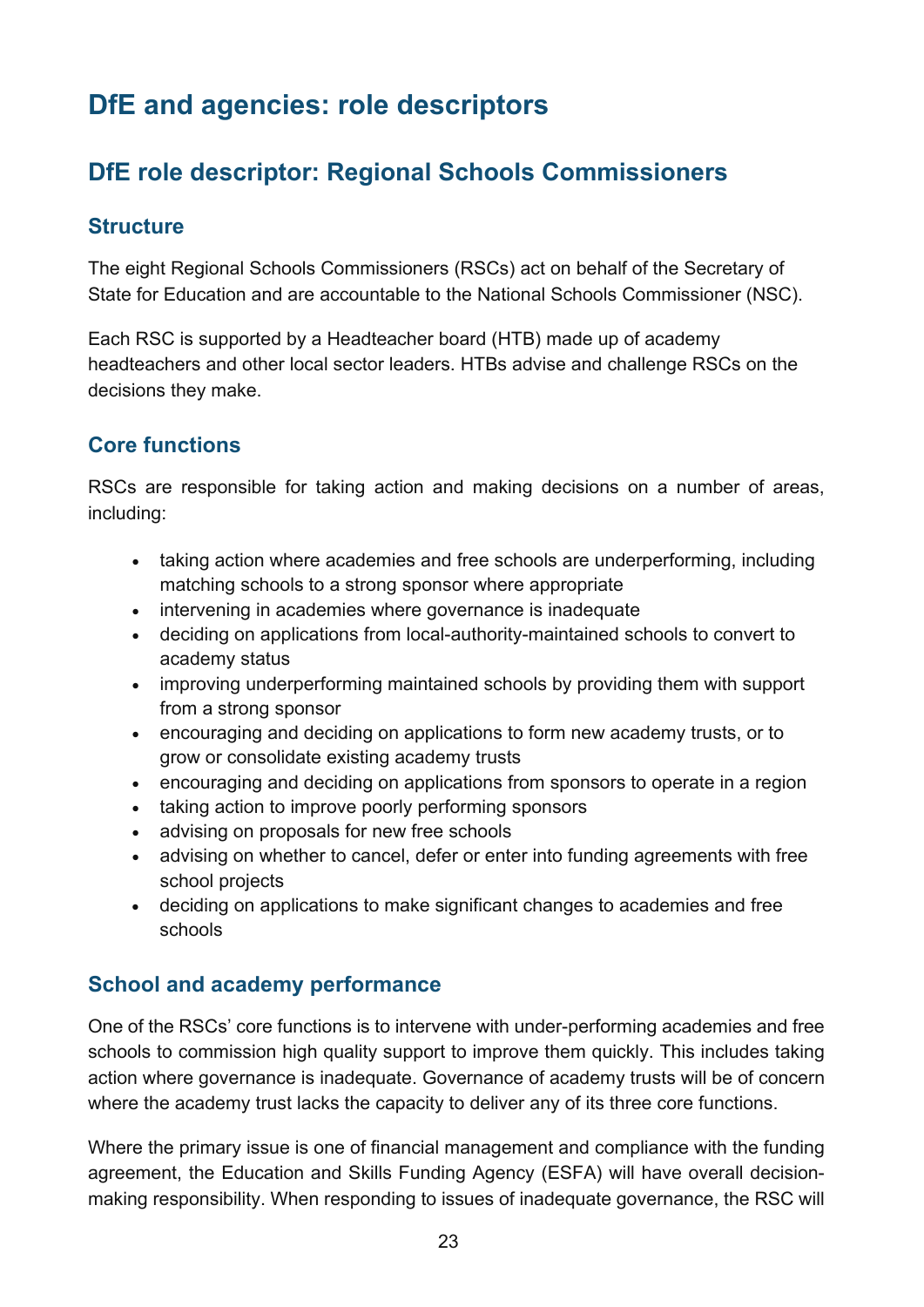work with the ESFA to ensure that all issues about the academy trust are considered (e.g. issues of inadequate financial management) and that appropriate action is taken.

In the case of Church academies, the ESFA will also involve the relevant diocese, as agreed in the Memoranda of Understanding between the department and the Church of England and the department and the Catholic Church:

[https://www.gov.uk/government/publications/church-schools-and-academies](https://www.gov.uk/government/publications/church-schools-and-academies-memoranda-of-understanding)[memoranda-of-understanding](https://www.gov.uk/government/publications/church-schools-and-academies-memoranda-of-understanding)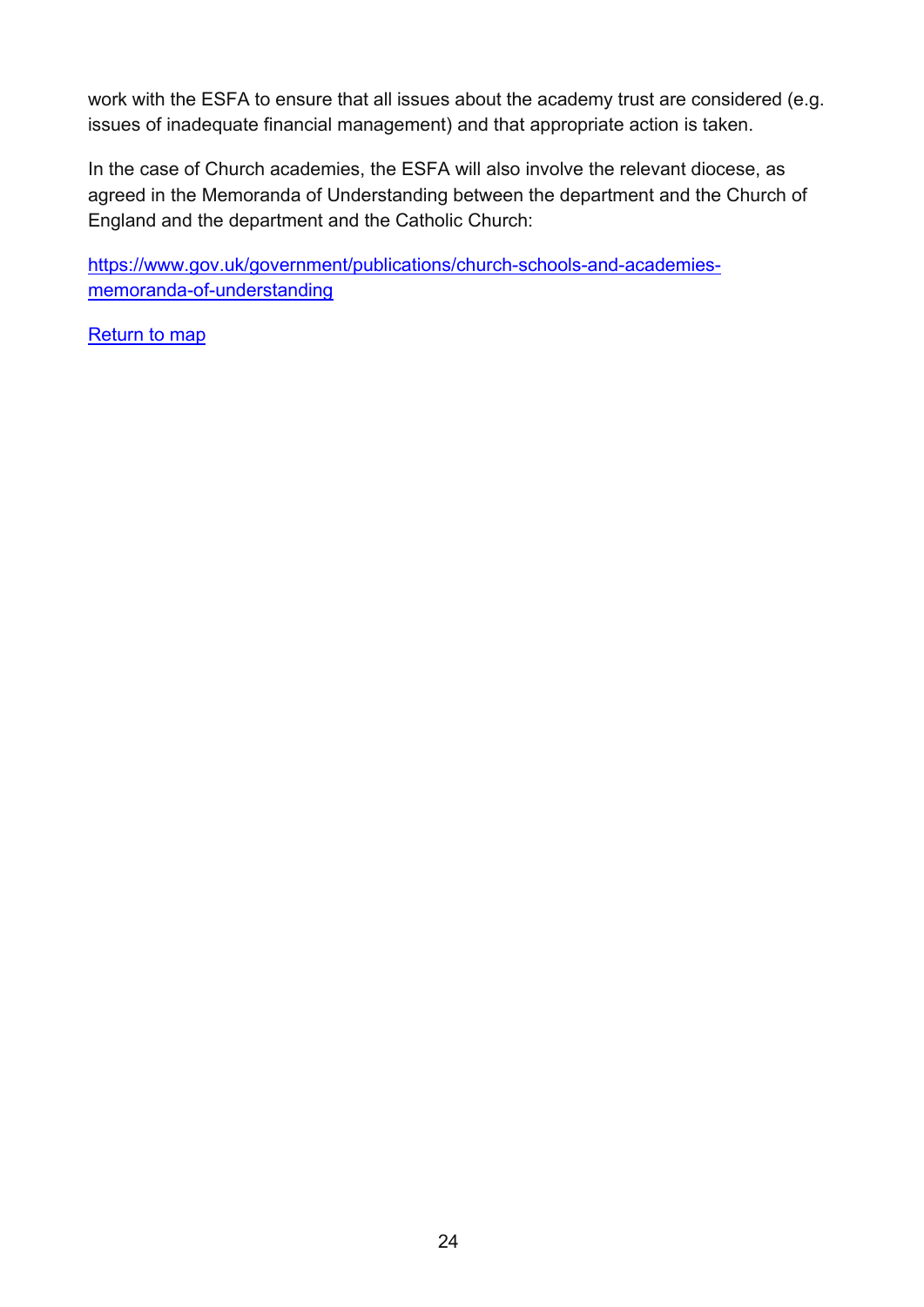## <span id="page-24-0"></span>**DfE agencies role descriptor: Education and Skills Funding Agency (ESFA)**

#### <span id="page-24-1"></span>**Role**

The Education and Skills Funding Agency (ESFA) is accountable for £58 billion and provides assurance that public funds are properly spent and achieve value for money in the delivery of the Government's policies and priorities.

It also regulates academies, intervening where there is a risk of financial failure, or mismanagement of public funds. The ESFA sets out a clear framework for academy trusts to operate within; provides oversight and scrutiny of academy trusts' performance; supports the sector in improving its capabilities and takes action where academy trusts fall short of these expectations.

#### <span id="page-24-2"></span>**Core functions**

In its role, the ESFA considers three key functions of the academy trust: financial management, governance, and supports the RSCs with their consideration of educational performance. In practice, this means working to ensure academies are:

- **Accountable and transparent** with a clear framework communicated and regulated by the ESFA through the [Academies Financial Handbook](https://www.gov.uk/government/publications/academies-financial-handbook) and academy trust's [funding agreement.](https://www.gov.uk/government/publications/academy-and-free-school-funding-agreements-single-academy-trust)
- **Improving** with an increased focus on strengthening the sector's financial expertise and capability to achieve value for money. This includes working alongside the wider department to support effective school resource management with specialist advisers, three year financial forecasting and developing buying hubs and national deals for all schools.
- **Compliant** with a strong focus on public money being properly spent and achieving value for money. This includes challenging on high salaries and ensuring RPTs follow robust processes.
- Subject to **Intervention** based on a robust risk assessment and a proportionate response when public funds are at risk, so that education provision is preserved.

#### <span id="page-24-3"></span>**Intervention**

The ESFA intervention powers under the [Academies Financial Handbook](https://www.gov.uk/government/publications/academies-financial-handbook) (AFH) (2020, 6.15 - 6.19) allows the ESFA to issue a Financial Notice to Improve (FNtI) to an academy trust, setting out its concerns and the necessary steps required to resolve them. Whilst the vast majority of FNtIs are issued in relation to financial concerns, the ESFA may issue an FNtI on governance grounds. The FNtIs set out the steps the academy trust is required to take to address the identified issues and risks.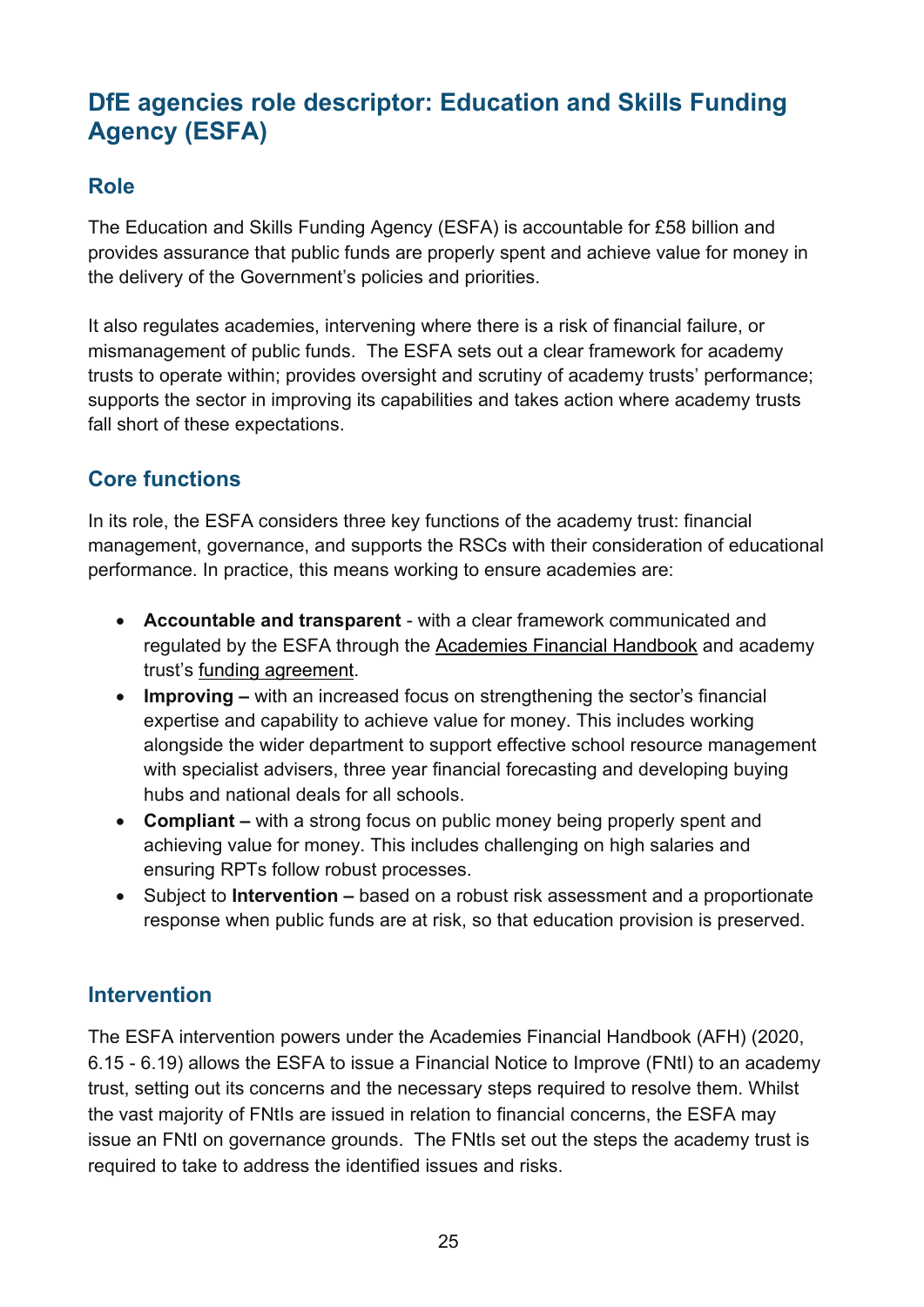The ESFA also carries out and publishes investigations into academy trusts' financial management and governance. These investigations may form the basis of intervention action taken by the ESFA/RSC as set out above. FNtIs and financial investigations or reviews are actioned, primarily to address financial management and governance concerns.

In the case of Church academies, the ESFA will also involve the relevant diocese, as agreed in the Memoranda of Understanding between the department and the Church of England and the department and the Catholic Church:

[https://www.gov.uk/government/publications/church-schools-and-academies](https://www.gov.uk/government/publications/church-schools-and-academies-memoranda-of-understanding)[memoranda-of-understanding](https://www.gov.uk/government/publications/church-schools-and-academies-memoranda-of-understanding)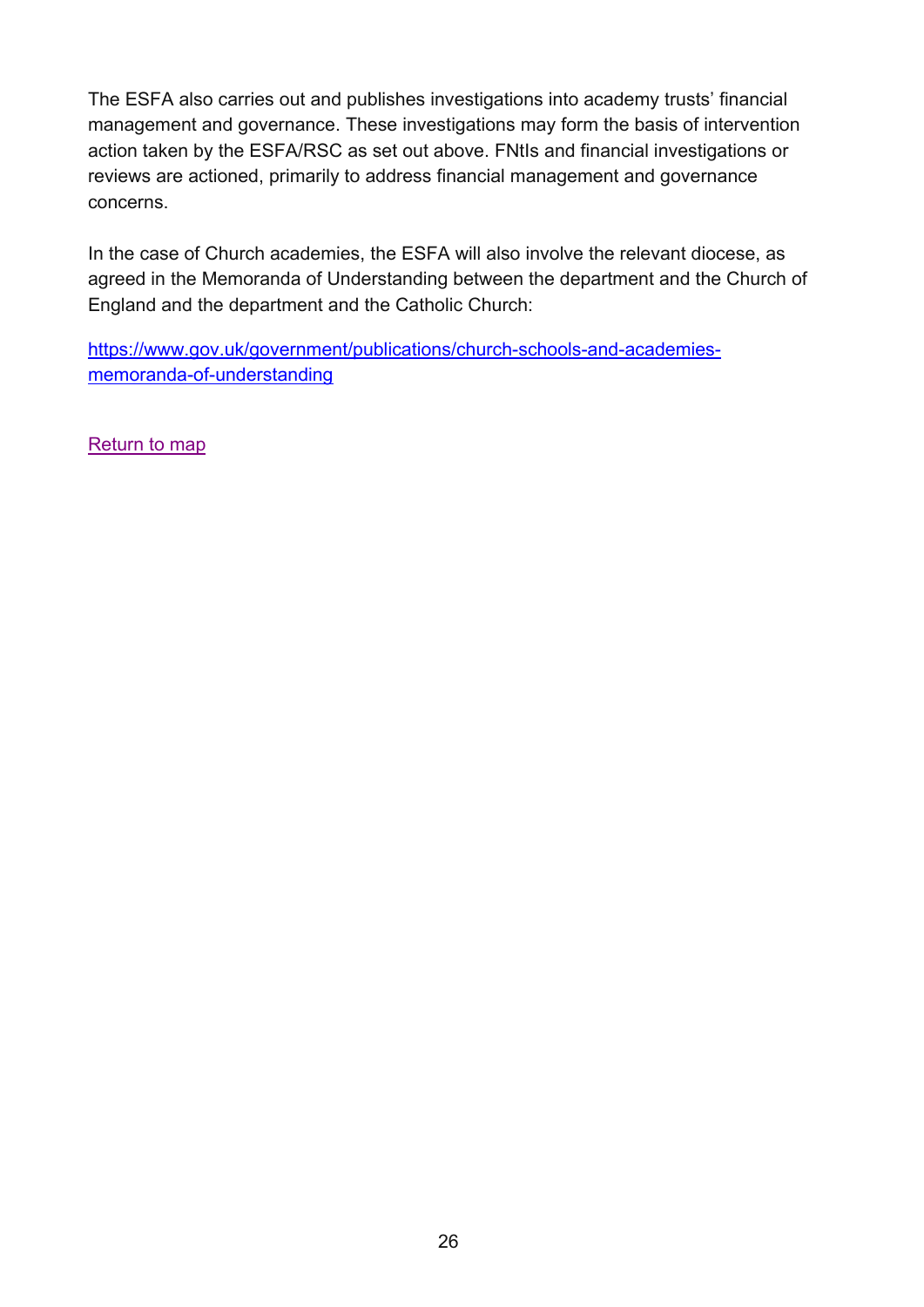# <span id="page-26-0"></span>**Further Information**

The **[Governance Handbook](https://www.gov.uk/government/publications/governance-handbook)** and **[Academies and Financial Handbook](https://www.gov.uk/guidance/academies-financial-handbook)** provide further information about:

- the role and responsibilities of each committee and LGBs,
	- o AFH Sections 3.6-3.14: Audit Committee,
	- o AFH Sections 2.1-2.5: Financial Oversight, including finance committee,
	- o AFH Sections 1.35-1.37: Chief Financial Officer,
- the role of the Executive Leaders and requirements around CEOs, Principals and other employees as Academy Trustees,
- the role of the Clerk and how they can support a trust board to be effective,
- the role of the Chair and Vice-Chair.
	- $\circ$  the AFH gives details with a particular focus on financial accountability,
- the role of Members and summarises the department's requirements and preferences for the constitution of academy trusts,
	- o The AFH gives details with a particular focus on financial accountability and avoiding conflicts of interests.

Every academy trust has articles of association. The department's [Model Articles of](https://www.gov.uk/government/publications/academy-model-memorandum-and-articles-of-association)  [Association](https://www.gov.uk/government/publications/academy-model-memorandum-and-articles-of-association) sets out:

- requirements and processes for appointing and removing Members and Academy **Trustees**
- provisions for the constitution of trust boards
- disqualification criteria for Academy Trustees
- election and appointment procedure for Academy Trustees
- terms of office for Academy Trustees
- processes for removal and resignation of Academy Trustees
- provisions for the eligibility, election, term of office, resignation and removal of Chairs and Vice-Chairs
- appointment of Executive Leaders as Academy Trustees and, restrictions around on the number of employees permitted to serve as Academy Trustees
- the requirements and processes for appointing and removing Members, Academy Trustees, and auditors.

**Model articles of [association](https://www.gov.uk/government/publications/church-academies-model-documents) for church academy trusts** are also available.

The department funds training for governance leaders and Clerks. Further information is available at **[Academy and school governance: professional development.](https://www.gov.uk/search/all?parent=&keywords=academy+governance&level_one_taxon=&manual=&public_timestamp%5Bfrom%5D=&public_timestamp%5Bto%5D=&topical_events=&order=relevance)**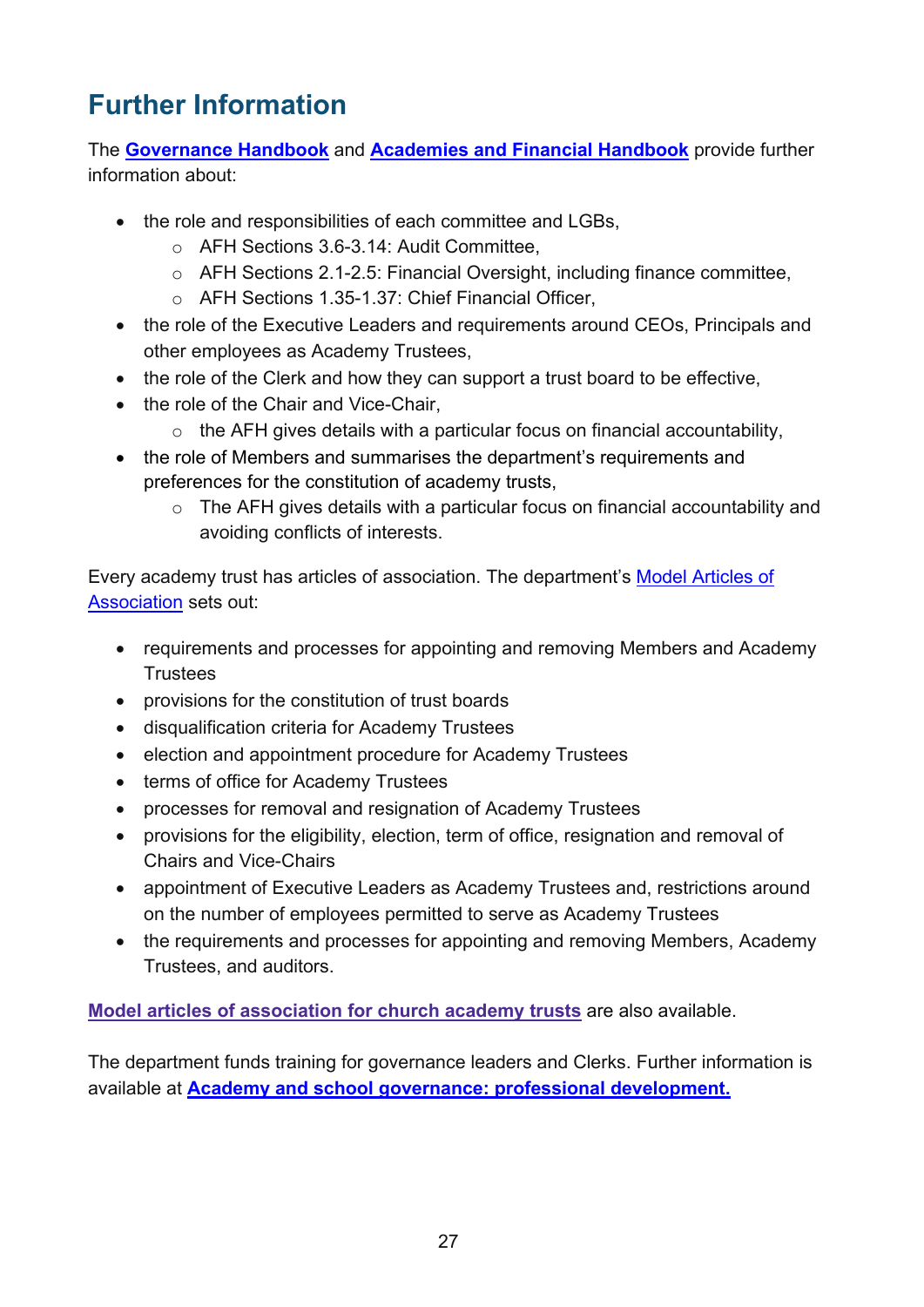The Schools Commissioners Group **['About Us'](https://www.gov.uk/government/organisations/schools-commissioners-group/about)** page gives further information on the role of the National and Regional Schools Commissioner.

The **[Competency Framework for Governance](https://www.gov.uk/government/publications/governance-handbook)** gives more detail on the knowledge, behaviours and skills that a trust board must have across its Academy Trustees to be effective.

The '**[Clerking Competency Framework](https://assets.publishing.service.gov.uk/government/uploads/system/uploads/attachment_data/file/609971/Clerking_competency_framework.pdf)**' outlines the knowledge, behaviours and skills required to provide professional clerking to a trust board.

Guidance on setting executive pay is available in the guidance '**[Setting Executive](https://www.gov.uk/government/publications/setting-executive-salaries-guidance-for-academy-trusts)  [Salaries](https://www.gov.uk/government/publications/setting-executive-salaries-guidance-for-academy-trusts)**'.

The **[Charity Commission](https://www.gov.uk/topic/running-charity/trustee-role-board)** and Companies House provide further information and guidance for charity trustees.

Guidance to support trusts' use of data is available: **[Understanding Your Data- A Guide](https://www.gov.uk/government/publications/understanding-your-data-a-guide-for-school-governors-and-academy-trustees)  [for School Governors and Academy Trustees](https://www.gov.uk/government/publications/understanding-your-data-a-guide-for-school-governors-and-academy-trustees)**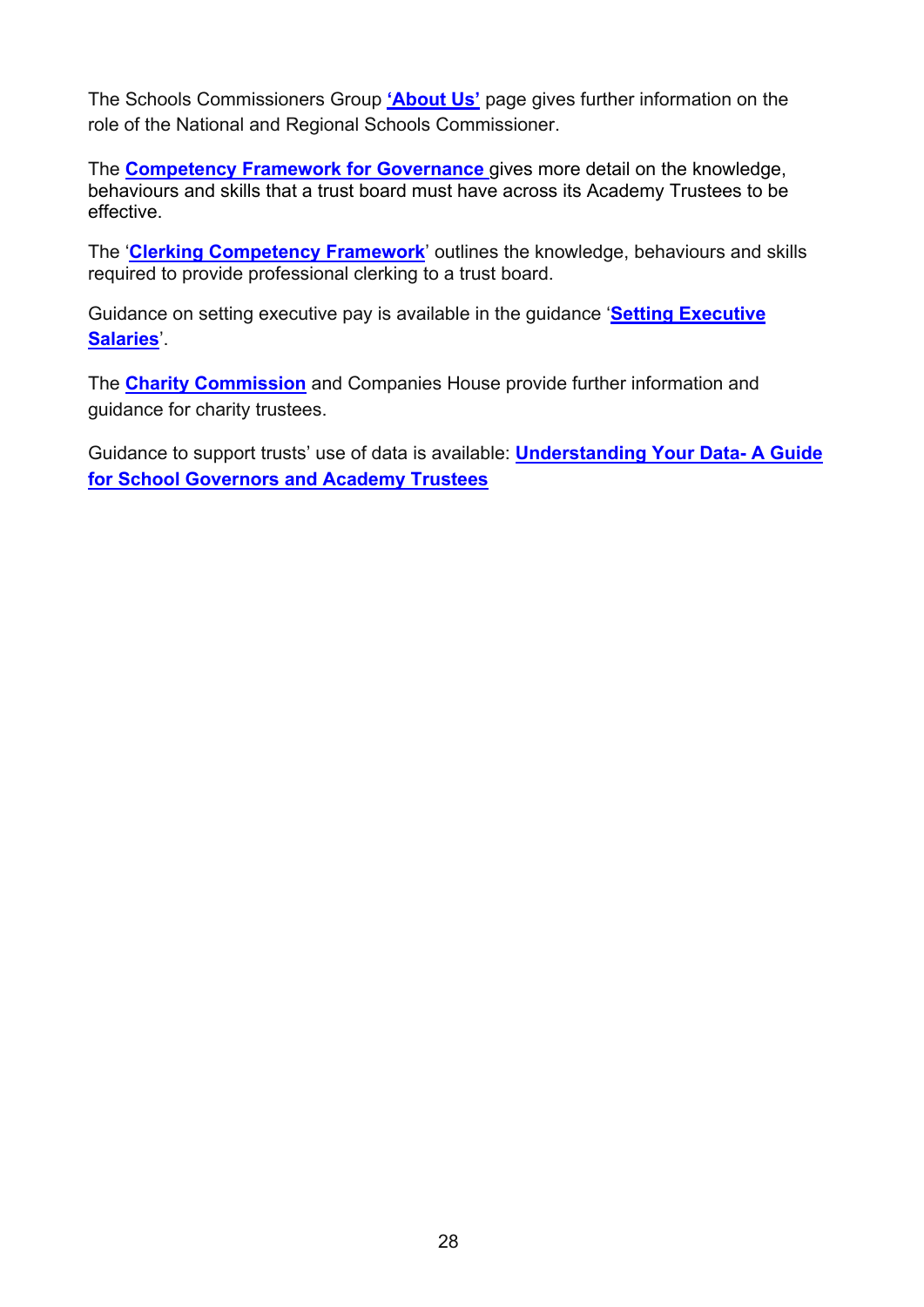# <span id="page-28-0"></span>**Annex A- Map of Common Governance Structures for Academies with a Religious Character**

The map below illustrates the common governance structures that each academy trust must have and additional structures we recommend they include. Academy trusts continue to have the freedom to design their structure and scheme of delegation to best ensure they have robust and effective governance. Links are included to the corresponding role descriptor for academy trusts without a religious character.



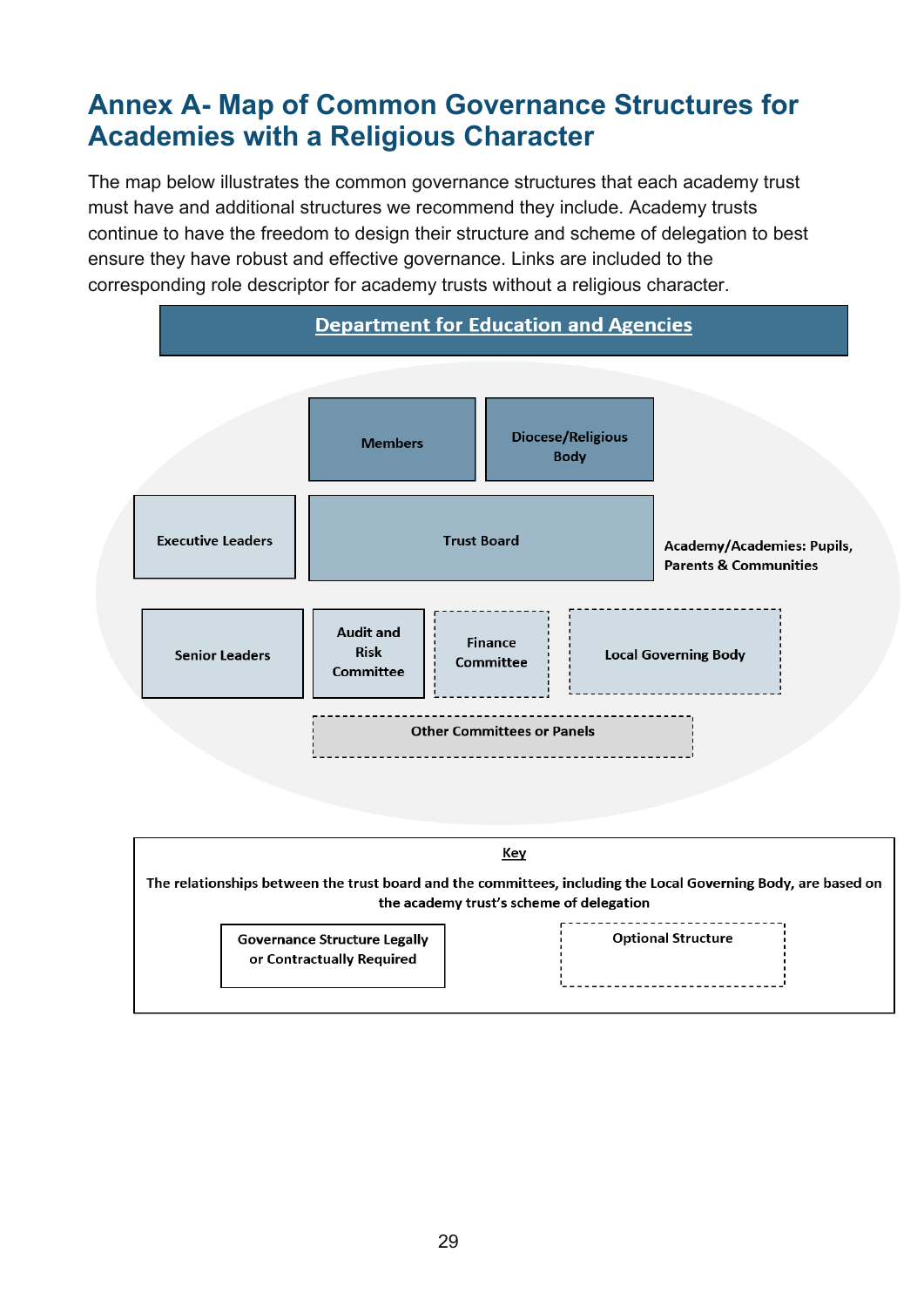#### <span id="page-29-0"></span>**Department for Education (DfE) and its agencies**

The DfE devolves authority to the academy trust through its own legislation and the academy trust's funding agreement. Other requirements and authority are also devolved through charity and company law.  $RSCs$  and the  $ESFA$  are key components in delivering the department's role.

#### <span id="page-29-1"></span>**[Members](#page-8-0)**

Academy trusts are founded by members who have a general duty to exercise their powers, to further the academy trust's charitable purpose.

Key Documents: Trust's Articles of Association, Governance Handbook and Academies Financial Handbook

#### <span id="page-29-2"></span>**Dioceses/Religious Body**

For academies with a religious character, the relevant diocese or religious body exercises general oversight and provides support. Their responsibilities include, but are not limited to, overseeing the academy trust's maintenance of the religious character of the academy trust and carrying out inspections to evaluate the quality of religious education and collective worship. A significant number of dioceses/religious bodies have established academy trusts and have a key role in appointing the foundation directors/Academy Trustees, which will normally make up the majority of the trust board.

#### <span id="page-29-3"></span>**[Trust Board](#page-11-0)**

The trust board, led by a [Chair,](#page-14-2) is the decision-making body of the academy trust and is accountable and responsible for all the academies in the academy trust.

Key Documents: Academy Trust's Article of Association, Governance Handbook and Academies Financial Handbook

#### <span id="page-29-4"></span>**[Local Governing Body \(LGB\)](#page-20-2)**

A trust board may decide to set up one or more LGBs to oversee an academy or group of academies (sometimes grouped by region) in the academy trust. The trust board will decide which, if any, governance functions they will delegate to LGBs.

Key Documents: Academy Trust's Scheme of Delegation

#### <span id="page-29-5"></span>**[Executive Leaders](#page-18-0)**

The Executive Leader in an academy trust with a single academy is the Executive Principal and, in an academy trust with multiple academies is the Chief Executive (alternate phrases can be used). Members can appoint the Executive Leader to the Trust Board.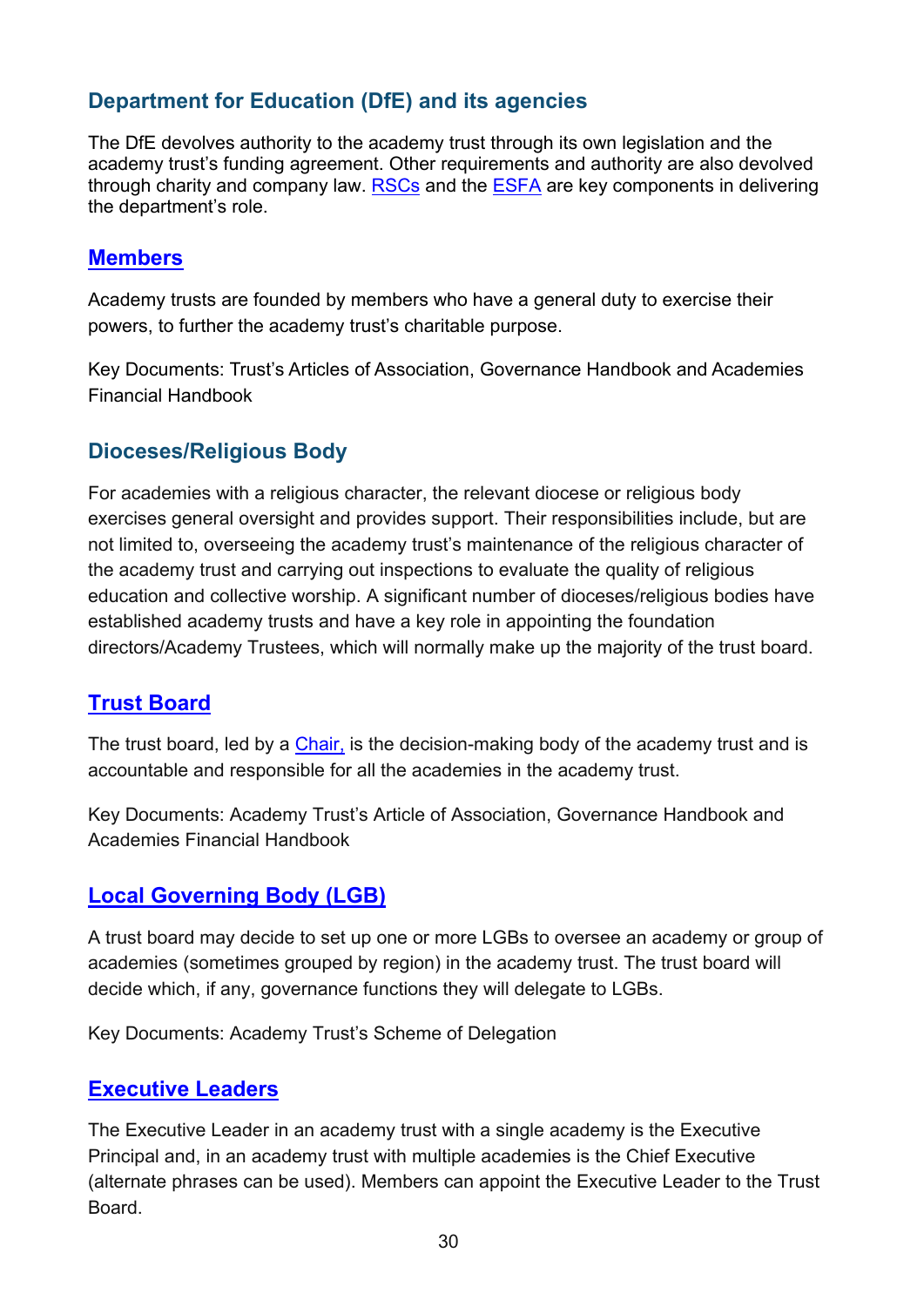Key Documents: Academy Trust's Articles of Association

#### <span id="page-30-0"></span>**[Audit and Risk Committee](#page-20-0)**

Through the Academies Financial Handbook (from 1 September 2020) academy trusts must establish an audit and risk committee. Academy trusts with an annual income over £50 million must have a dedicated audit and risk committee. Smaller trusts must either have a dedicated audit committee or combine the function with another committee.

Key Documents: Academy Trust's Scheme of Delegation and Academies Financial Handbook

#### <span id="page-30-1"></span>**[Finance Committee](#page-20-0)**

Academy trusts should have a finance committee to which the trust board delegates financial scrutiny and oversight.

Key Documents: Academy Trust's Scheme of Delegation and Academies Financial Handbook

#### <span id="page-30-2"></span>**Other Committees/Panels**

Other Committees/Panel

E.g. standards committee, pay and remuneration committee

Key Documents: Academy Trust's Scheme of Delegation